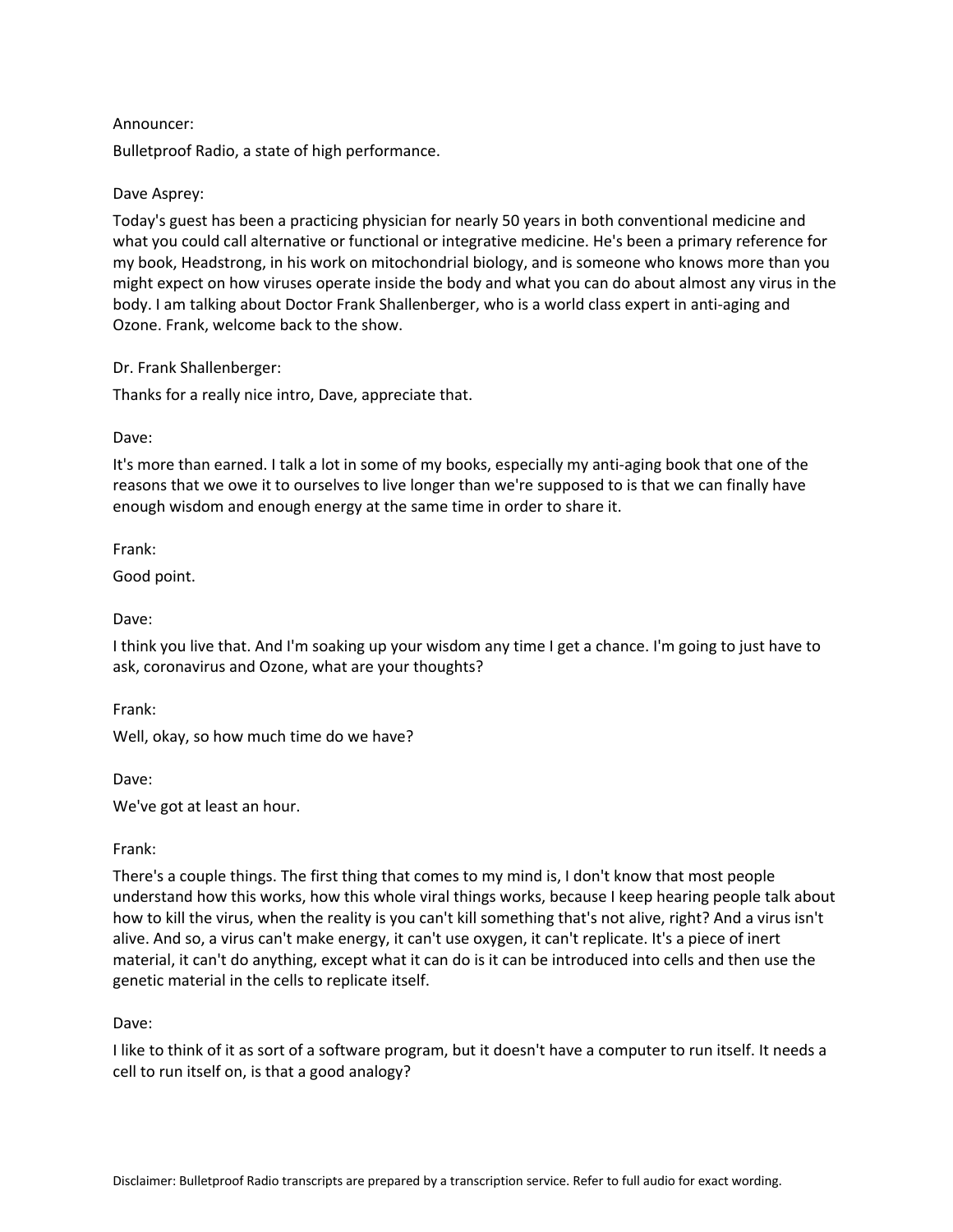# Frank:

Well, yeah, it can't replicate on its own. It needs my cell's genetic material and energy and ATP and such to be able to replicate itself. And then, so I've got a cell in there, it's infected with the virus, and the cell basically is turning into a viral factory. It's just cranking out more viruses, which ultimately get released outside the cell into the interstitial space. Then infects another cell, and on and on you go. So, basically what you're doing is you're making viral factories one after another. And what you can do is you can do things that deactivate the free virus, which is good. But what you ... The way we actually get over a viral infection is by killing the factories.

# Dave:

The infected cells.

# Frank:

Yeah, so you've got to have a way of killing the infected cells without killing the cells that aren't infected.

# Dave:

How do we do that?

# Frank:

You do that, in my mind, by upregulating what certain cytokines that activate what's called the innate immune system. They call this the innate immune system. It's also known as the TH1 immune system. But this is the one that activates natural killer cells and cytotoxic CD8 cells. And those are the items that actually kill cells. Antibodies themselves can kill the virus, but what kills the factory is the innate immune system, so you have to have something that will stimulate the innate immune system in patients. And I tell my patients, for example, the guy that gets exposed to the virus and gets 'infected' by the virus, but never has symptom one, is the guy with the really good innate immune system at the time of exposure.

# Dave:

How do you have strong innate immunity so that if you get infected, you just don't go to the hospital?

# Frank:

Yeah. So, I mean, that's the idea, try and keep your innate immune system up as much as you can. One of the problems with that is that it's very sensitive to stresses, anywhere from anxiety type stresses, like mental stresses, but also to environmental changes, anything bad sleep, whatever. Whatever's stressing your system out, that part of your immune system can be down regulated pretty quickly.

# Dave:

Are there any supplements, drugs, breathing exercises, magnets glued to the top of your head? I'm just kidding on that one. But basically, if you had someone who came to you and said, "I got a bad night's sleep, I'm hungover, and I'm going to go hang out in a coronavirus clinic today," what would you do based on 50 years of helping people?

# Frank:

Okay, so what I'm definitely going to talk about is Ozone. So, we'll come back around to Ozone. But one thing that's a pill that you could take would be one of the mushrooms.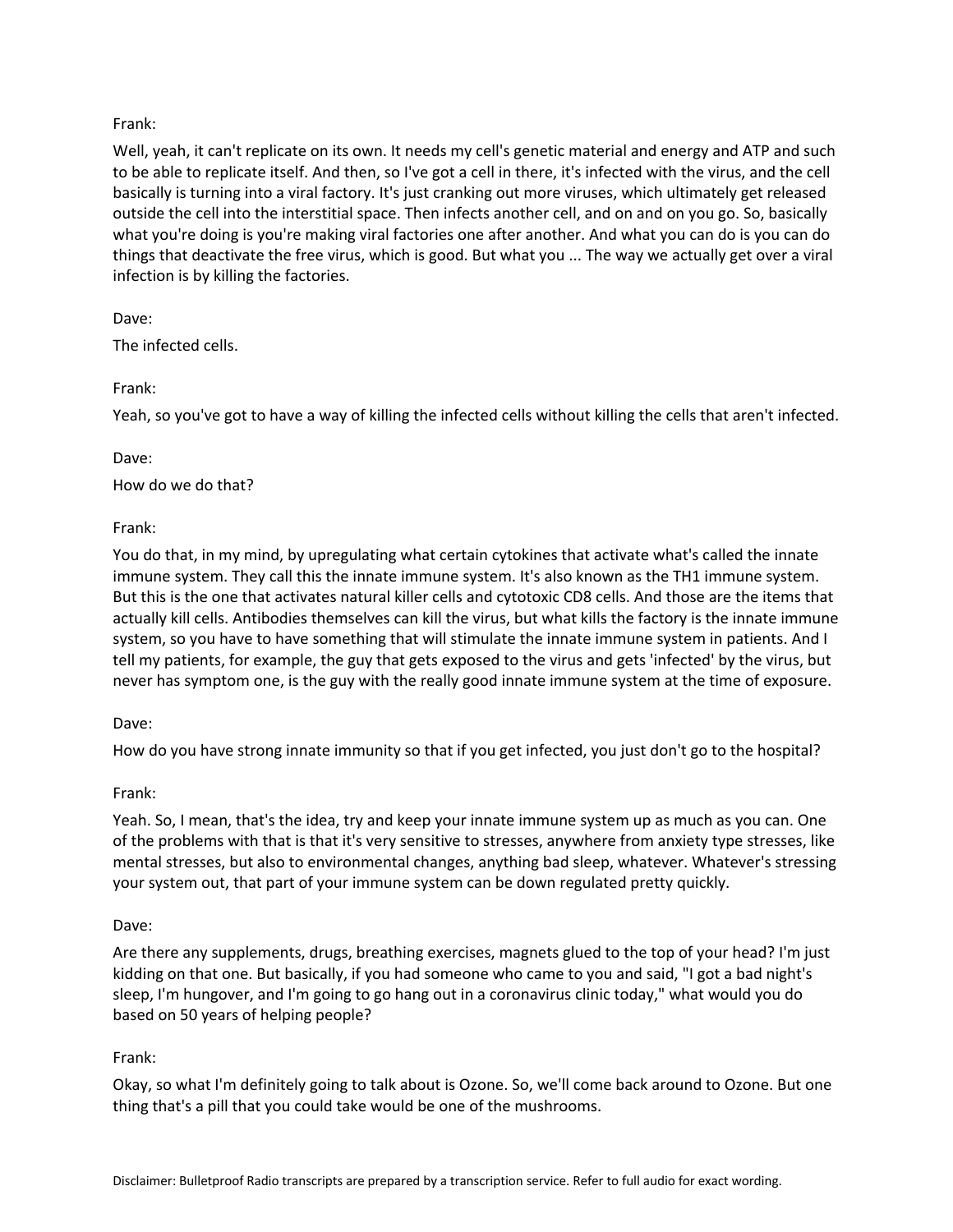Which one?

Frank: I'm thinking Shiitake, Maitake.

Dave:

Not, Cordyceps?

Frank:

Cordyceps, yeah.

Dave:

Okay, I like the Australian versions of those, the Cordyceps species there.

Frank:

Astragalus is really good for this too.

Dave: Yeah, Andrographis?

Frank: Mm-hmm (affirmative).

Dave:

Okay.

Frank:

Yeah, so all of those things, I think during a flu season are a pretty good idea to take, especially if you're traveling a lot or you're not getting the sleep that you want to get and so forth and so on, and you feel kind of stressed.

Dave:

So, you would tell that person who is in a weakened state who is going to go into an environment where they could get the virus, "Okay, you want to be taking those supplements." Was there anything that they should do that morning? Other than maybe put on a mask so you don't breathe it in, don't touch your face, and wash your hands, and all that kind of crap?

Frank:

Yeah, I think, you know what knocks viruses out, just destroys them is zinc, topical zinc.

Dave:

Nice, okay.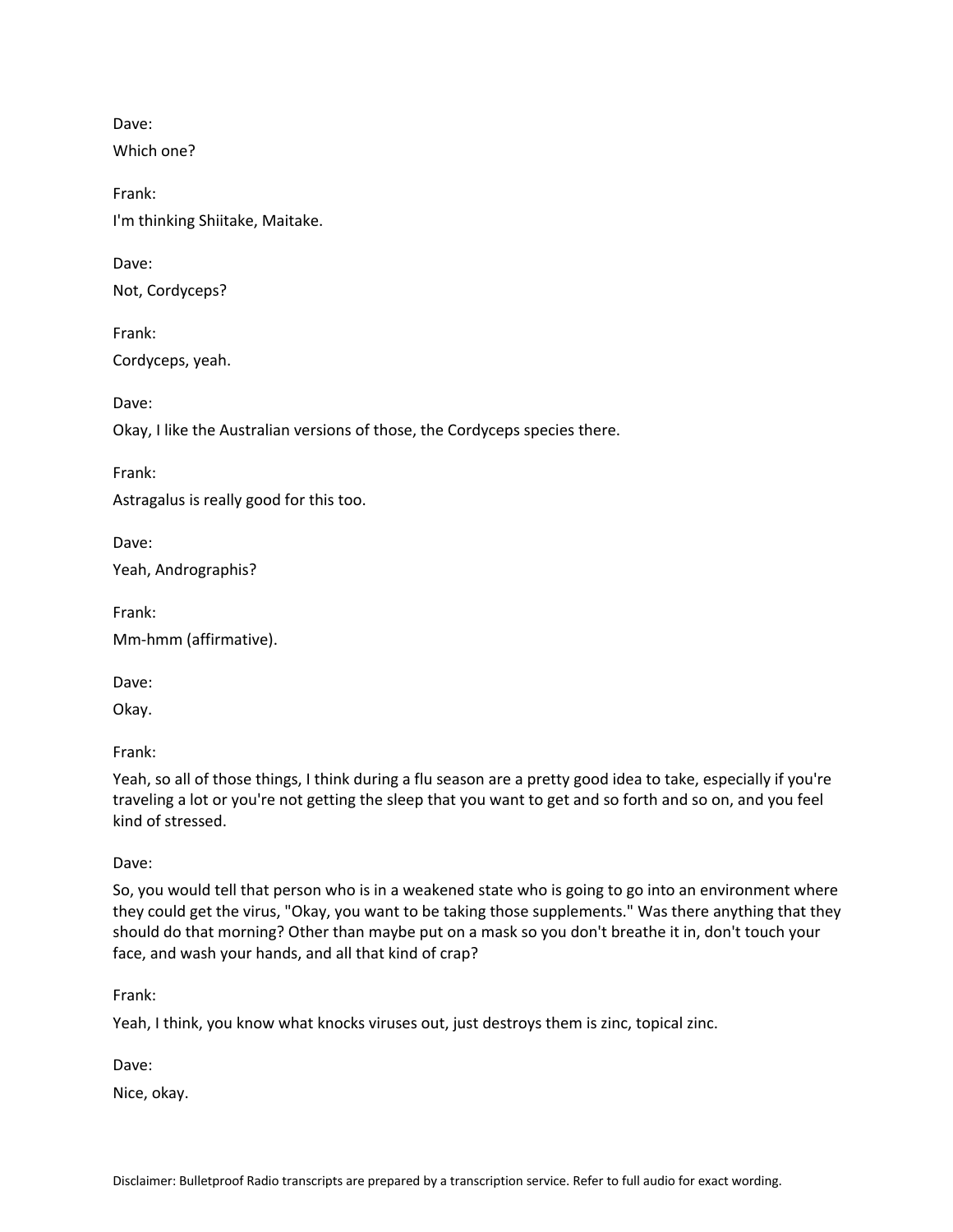# Frank:

So, I like these little lozenges that you can suck on. And you can more or less suck on them all day long if you want. But while they're slowly dissolving in your mouth, whatever virus might be in your mouth is going to get deactivated by that zinc.

# Dave:

Zinc lozenges definitely have merit, and just zinc itself, as we understand more about how the virus is getting into hemoglobin and cells and things like that. It seems like zinc is just a no-brainer at this point. In fact, something else besides Ozone I wanted to talk to you about is you have been throughout your career into oxidative medicine, basically how do we make mitochondria better at turning air and food into electrons? And you've talked about intravenous hydrogen peroxide. In fact, I did it 20 years ago. I had Lyme that I thought was ... Actually, I had Lyme and mold, and I thought the problems were from Lyme disease, but the problems were from toxic mold, as they are for many people who have Lyme.

# Dave:

And I did intravenous hydrogen peroxide in Santa Rosa. But it was hard to get there, and I'm not sure that it did very much. And I ended up switching to Ozone Therapy. You've since then though said, I think breathing hydrogen peroxide in a vaporizer or a nebulizer, at least I've seen it written with your name on it, so I'm going to assume you said it, that inhaling hydrogen peroxide in low doses as a vapor was as effective as intravenous. Should I be walking around with a little spritzer of hydrogen peroxide if I'm in a hospital full of sick people and spritz in my mouth every now and then?

Frank:

That would be a good idea, but I don't know that you could really breathe that without gagging.

Dave:

Okay.

Frank:

You sort of have to put it in what they call a nebulizer.

Dave:

Correct.

Frank:

You know what that is, and it's going to break it down into teeny weeny little bubbles that will be okay in the bronchial tract and won't be irritating.

### Dave:

I have a little battery powered nebulizer I've had for years to not get sick when I travel, and you can put glutathione and things in there, which for people listening, you can get something that attaches to a little air compressor that pumps air through it, you can use oxygen. And they run about \$40 for a little nebulizer. And you add some hydrogen peroxide to it, but that's hard to carry around. The one I have looks like you're vaping. So, they don't like you doing that in hospitals either, unless they know what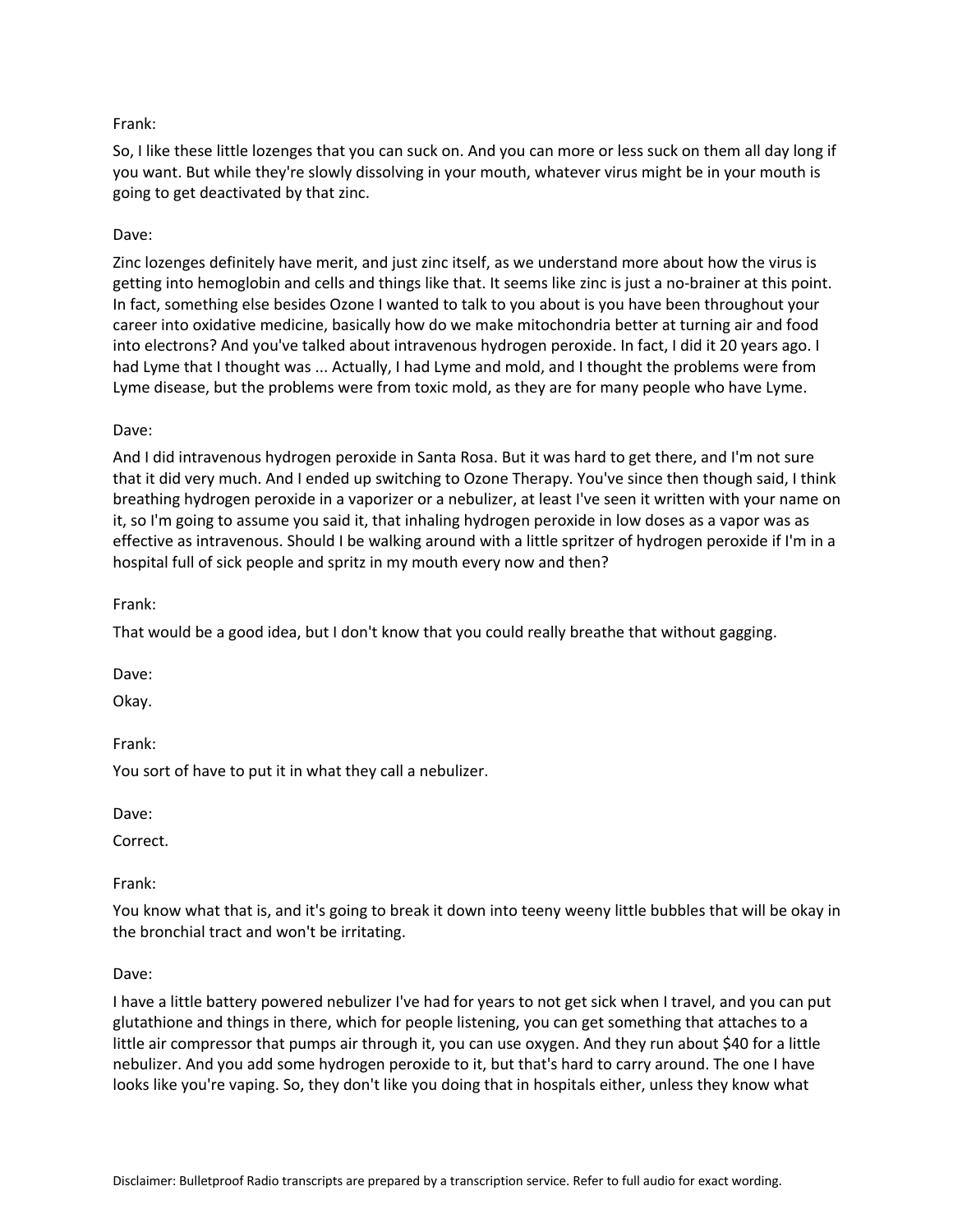they're doing. But that might be something to consider. But you're saying that that's just not convenient enough compared to a zinc lozenge. What about in the nose? Colloidal silver, is that useful?

Frank:

Yeah, you know, I'll do that for myself. They have these silver sprays, nasal sprays, and I'll take it on the plane with me, for example.

### Dave:

Me too, yeah. Okay.

Frank:

And just before I get on, and maybe if it's along flight, in the middle of the flight or something.

Dave:

Okay, so that's how you'd stay well, okay.

Frank:

Yeah, well just you never know, that's all.

Dave:

Yeah, I fly ... At least, I'm on the road about 150 days of the year in a normal year, not right now. And I used to have chronic sinusitis. So, I had serious problems with this. I became very militant about that. I don't have to be as militant about that because I just don't get sick very often at all anymore. But it was a big challenge to keep from getting sick, so I'd have the nasal spray every time I'd fly and all that. And I think as people age or at times when there's a lot of crap around in the air, it's just good general practice.

#### Dave:

So, you like colloidal silver and nasal spray. You like topical zinc in the throat. We want to increase innate immunity, and we want to turn on the TH1 system, which is the innate system. So, let's get into Ozone Therapy. I mean, your book, The Ozone Miracle, and this is what we talked about in your last interview. So, if this is, you're new to Ozone Therapy, you're like, "Dave, what are you guys talking about?" In that case, you definitely want to hear the last interview, which is interview 524 with Doctor Shallenberger. But the basics of this is that ozone can help with all sorts of stuff in the body. Can you walk people through why that works? When I say all sorts of stuff, I'm not kidding. So, Frank, kind of give new listeners a picture of what Ozone Therapy can do broad spectrum. And then we'll zoom in on viruses.

### Frank:

Let's see if this is a good explanation. It's a thing called the signaling molecule. So, it sends a signal. It turns out that the body does make actual gases. We always think of the body making these liquids and the liquid, the molecules are doing something. But it also will make a gas. And these gases can be what we call signaling molecules. They signal things to go on in the body and in the cells, that without that signal wouldn't go on that well. And what's cool about ozone is that it signals all kinds of systems to do all kinds of things. And so, that's why we can use it in so many different areas.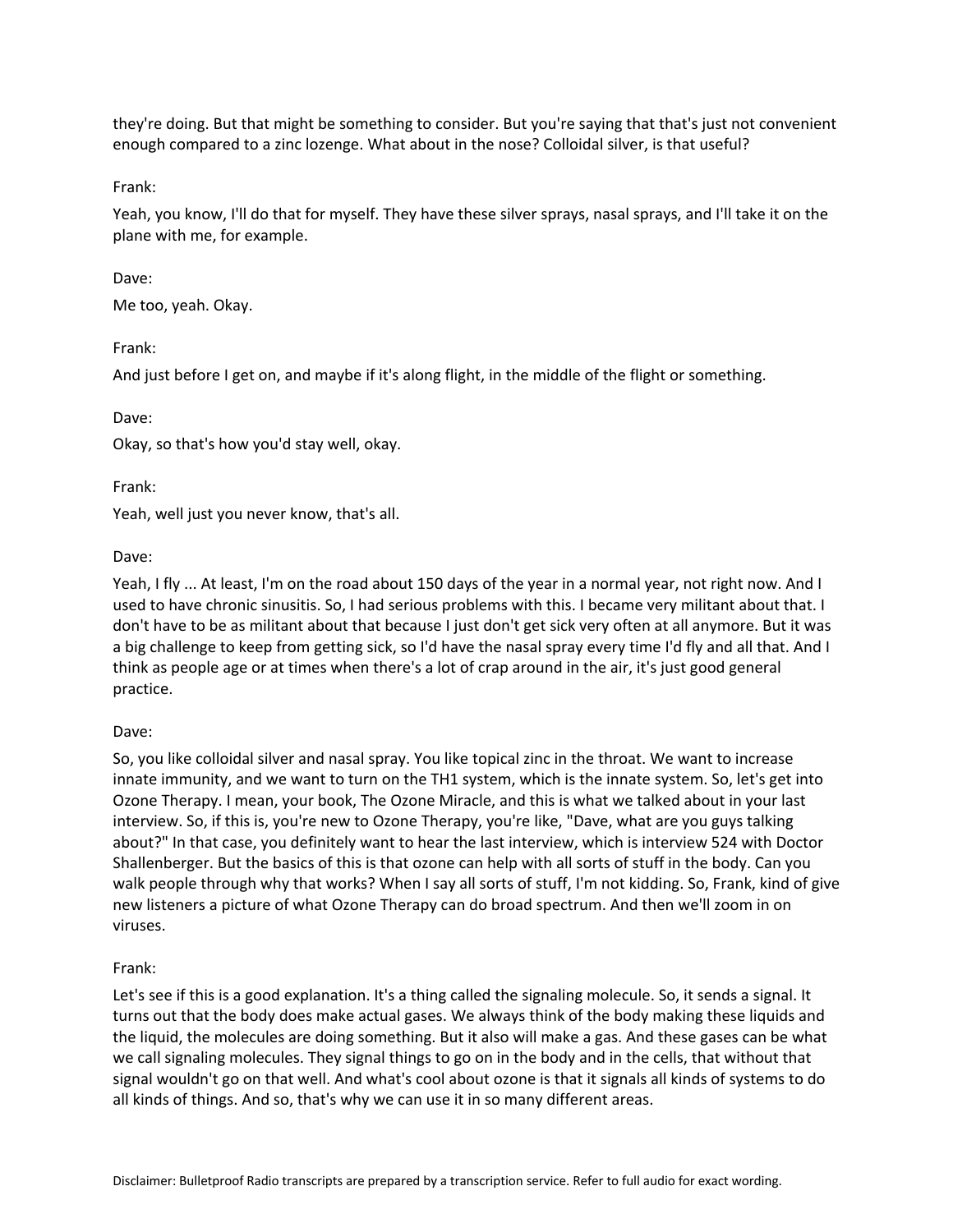So, your cells make a little bit of ozone themselves. And as well as hydrogen peroxide, your natural killer cells will do this to, to envelop any invader. Do your 11cells see the virus as an invader? Or do they just see an infected cell as an invader?

### Frank:

I think they are ... Look, I don't know. But I think the cell, the innate immune system cells, these cytotoxic CT8 cells, are able to detect a cell that's sick. That cell could be sick from a virus, but it could be mutated, it could be sick from a carcinogen, you know? A toxin, a petrochemical, whatever. But it can tell. The cell, when it's sick, is going to put out some kind of signal that those white calls can recognize, and they just kill it as soon as they find that signal.

### Dave:

I'm still thinking of viruses as sort of if someone walked around sprinkled USB drives everywhere. And then the cell's like, "There's a USB drive. I'm going to pick it up and stick it in." And all of a sudden, the cell is a USB manufacturer. So, these special cells, the CT8 cells, the NK cells, they're going to go around, they're going to spot the cells that are doing that, and they're going to blow them up. And they're going to ideally blow them up without getting the virus themselves, because CT8 cells don't do that. Good picture?

Frank:

Yeah, that sounds right.

Dave:

Okay.

Frank:

They're going to make certain cytokines and the cytokines will stimulate the NK cells that stimulate the CT8 cells and that's the balance.

### Dave:

So, who wins from ozone then? Because the CT8 cells are going to make ozone, now I've just introduced a bunch of extra ozone into my body, by the way, not by breathing it. If you guys are listening to this going, "What are you talking about?" You have to either put it in your blood through your skin, or basically up your butt.

Frank:

Yeah, any place but through the lungs.

Dave:

There you go.

Frank: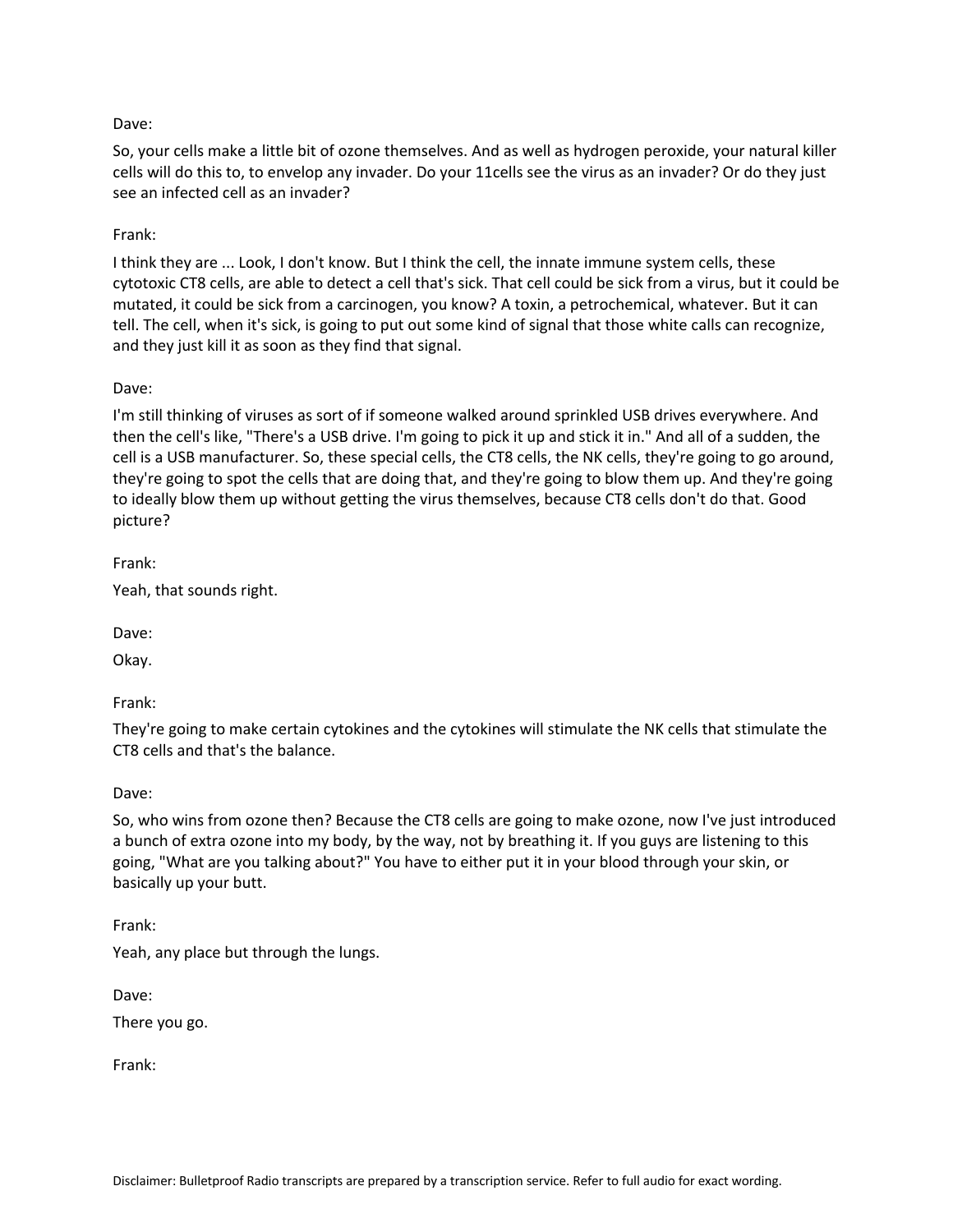And what ozone will do, and we know this, this is all good, published stuff, really strong data. We know that ozone upregulates the innate immune system.

Dave:

Okay.

Frank:

And it does that by stimulating these molecules called cytokines. You know, what a lot of people ... Dave, I'm not sure that people understand that when you get an infection ... This could be a bacterial infection too. But when you get an infection and then you're over the infection, I think a lot of people think, "Well, that bug must be out of my system now." That's just not true. If you get a strep infection or a mycoplasmal infection or whatever you get, after the infection's over and you're well, it's still in your body.

Dave:

Interesting.

Frank:

Yeah, it doesn't go away. And what happens is, your immune system recognizes it, understands it, and corrals it, sort of puts it in solitary confinement. So, it can't really do anything, it's holding onto it. But think of this, if you just go in, say with an antibiotic or something that directly destroys the bacteria or the virus, you still have to have that system to contain it. Otherwise, you'll never get over it.

Dave:

Okay, so-

Frank:

And that's the point.

Dave:

It's all about immunity, okay.

Frank:

Yeah, you could take all the antibiotics in the world, AIDS taught us this. You can take antibiotics all in the world, you'll never get over any kind of infection if you don't have an immune system to eventually take charge.

Dave:

All right. So, we take ozone, and then the ozone gives us a stronger innate immune system, which can then corral viruses. But viruses aren't alive. It'll corral viruses.

Frank:

Well, they corral the cells that are making them.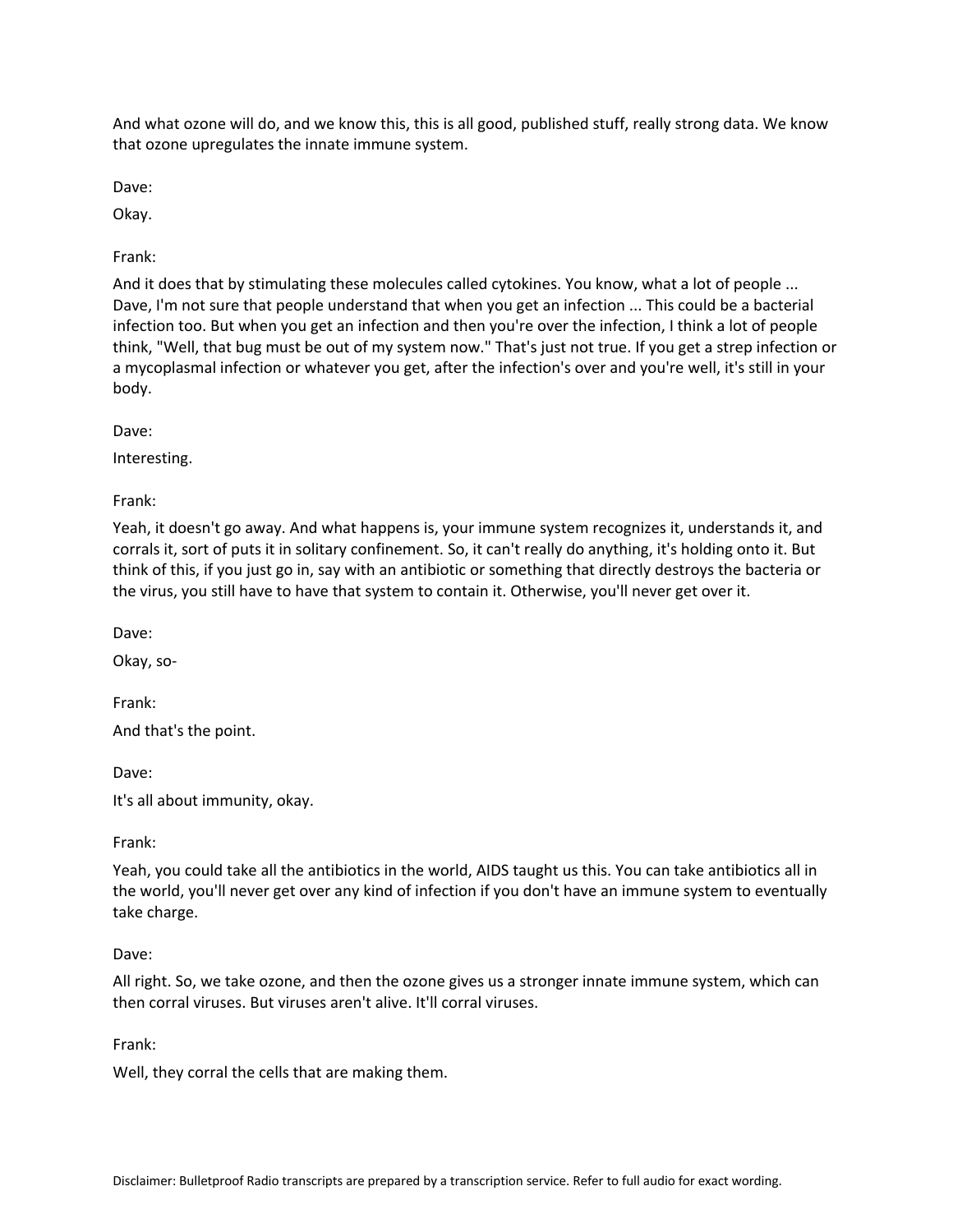Yeah, okay. But doesn't it eventually eliminate those cells because they're sick, it kills them, autophagy, you get rid of them?

### Frank:

I don't know that I want to ever think that they're totally gone because the reality is every infection we've ever had in our life, even though it's no longer 'active', you still probably can detect that in your body.

### Dave:

Yeah, there's epigenetic markers, and about 6-8% of our DNA comes from viruses that our species has been infected with over time. So, they're kind of with us, okay?

Frank:

Yeah, it's just that that's what we do. We live with them.

Dave:

And sometimes we incorporate them and it's actually useful DNA for us as well.

Frank:

There is probably some stuff like that too, yeah.

Dave:

So, it's such a complex system. What are some of the viral infections that you've seen Ozone Therapy cure that aren't supposed to be fixable? Tell me some hard case stories that you've seen.

Frank:

Okay, so normally in my clinic, people come in if they've got a flu type syndrome. I just put them on this protocol and they're over it. I don't normally test what the virus is.

Dave: And you say this protocol. What's the protocol?

Frank:

The protocol, let me get into that in a sec.

Dave:

Okay.

Frank:

But I wanted to get this idea out. And that is that, it works on every virus, so I don't really test.

Dave: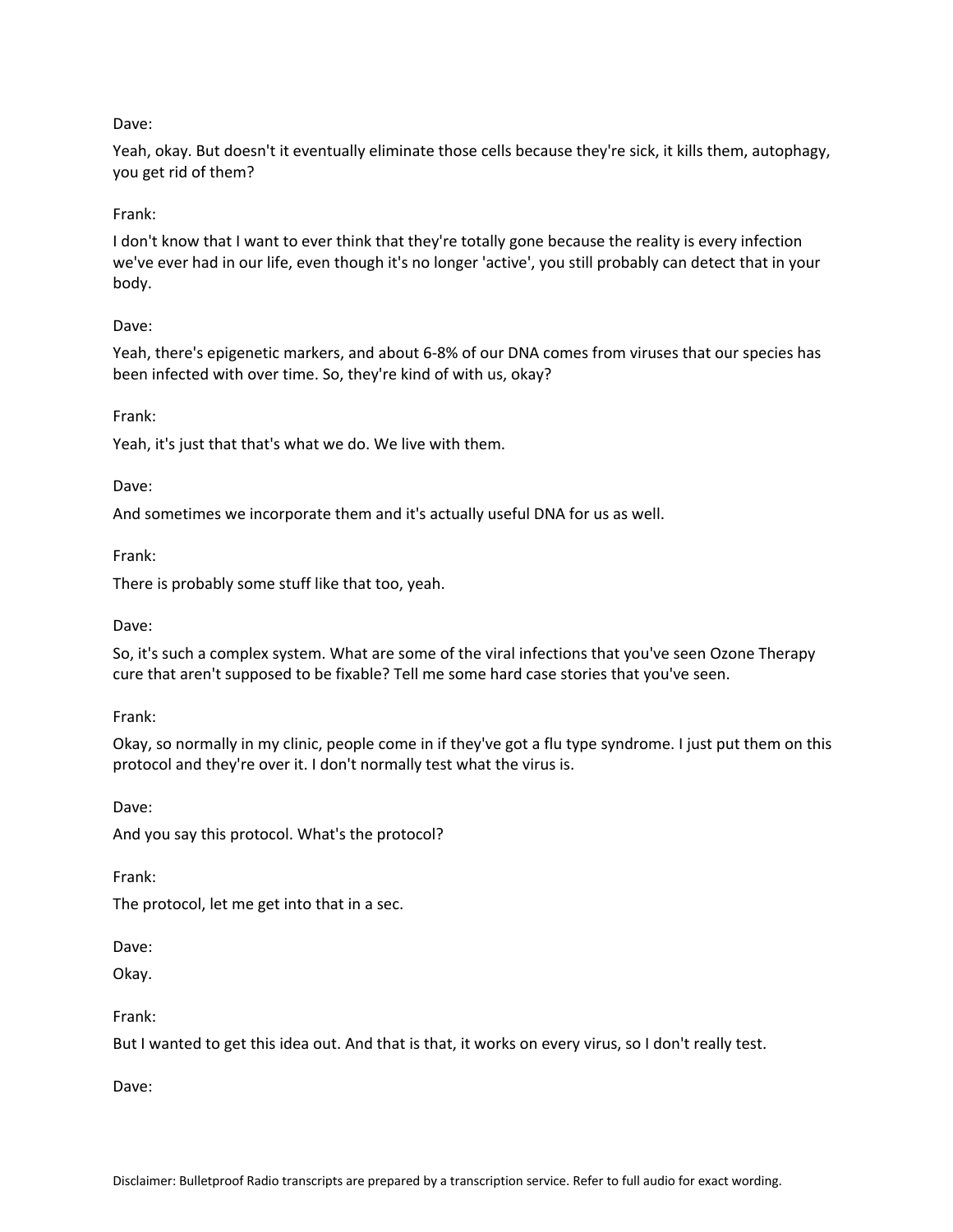Exactly, it doesn't matter.

Frank:

However, I have had patients come in with documented West Nile, documented Influenza A and D and documented Hantaviruses.

Dave:

That's a fun one.

Frank:

I have had those documented come in because they weren't getting well with the other therapies they were doing, and knocked those out. So, I know I can knock those three out.

Dave:

I've seen people, like Robert Rowen's talked about using ozone on Ebola with great success.

Frank:

Sure.

Dave:

So, there's at least a few cases of that. So, if you ... I'll be real blunt, if you yourself had the symptoms of coronavirus right now, what would step one be?

Frank:

Okay, so what my protocol is, number one, people ought to be doing this probably anyway during a flu season. And that would be, make sure your vitamin D levels are decent, make sure your vitamin A levels are decent.

Dave:

Yay.

Frank:

Yeah, make sure your zinc levels are decent.

Dave:

How much zinc do you take or do you think is normal?

Frank:

For me, 15 milligrams orally a day, pretty much. So, that's first line of defense. Second line of defense is if you're actually coming down with something, you want to be on those things. But now you've got to get more aggressive. So, the first thing I haul out is my nebulizer. So, back in the early 80s, Doctor Charlie Farr was the guy that taught me this about what hydrogen peroxide does. And interestingly enough, back then when he told me about this, Dave, the way he checked it out was using the VO2 analysis that I know you guys use.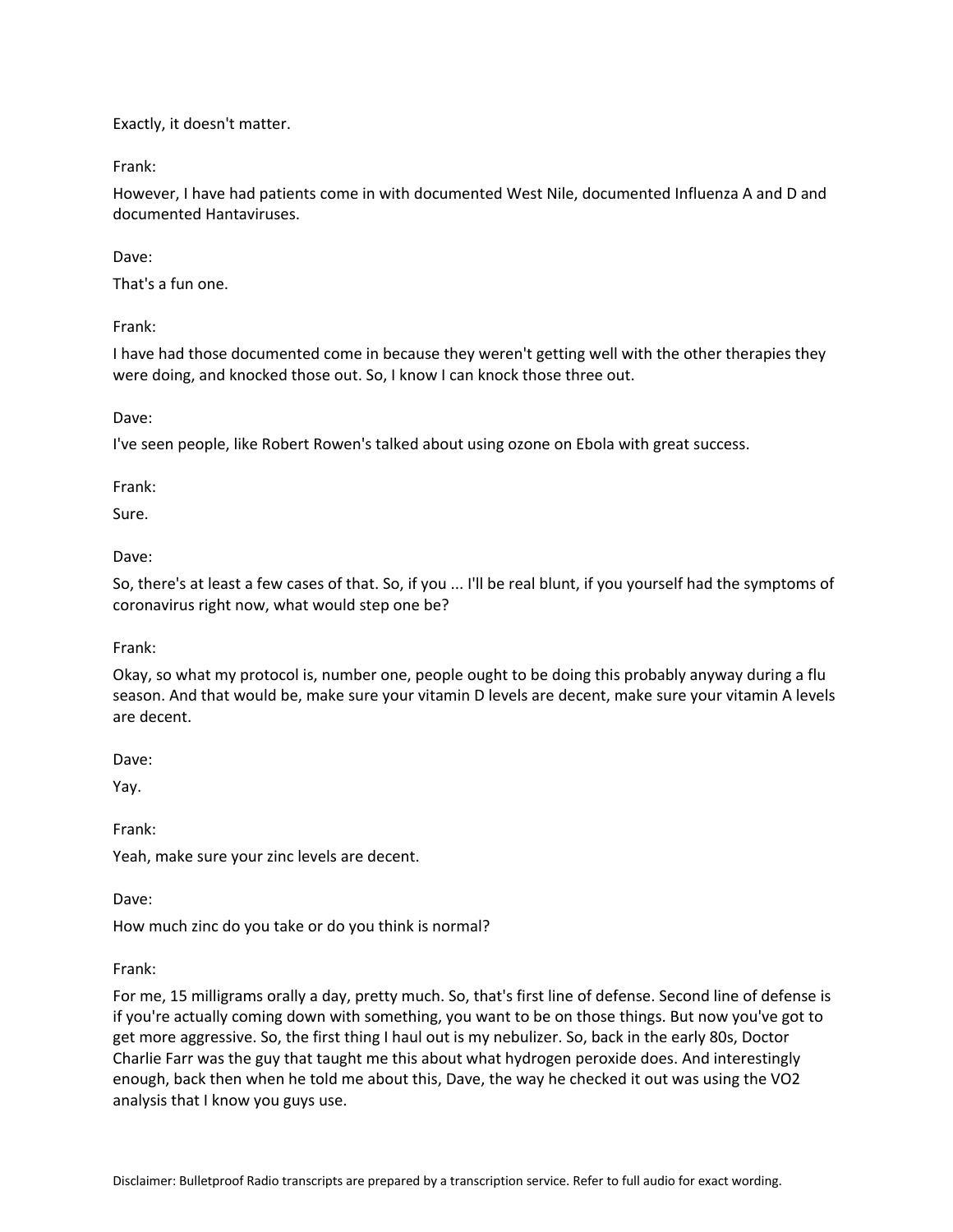Yeah, we've got that at Upgrade Labs, the one you invented.

### Frank:

So, he used that VO2 analysis before and after H2O IVs, and that's how he established all the protocols he established. Well, one day about 20 years ago, a patient comes into my office. And at that point, I'd just been using intravenous hydrogen peroxide as per Doctor Farr's protocol. And very successfully, it works good. The problem is, the patient's got to be in the office. I've got to stick a needle in their arm, blah, blah, blah. But other than that, we're great. But I got this patient in the office, and she's complaining to me that her doctor gave her a medication that she puts in her nebulizer and it revs her up. It was Albuterol. It's like a stimulant.

Dave:

Yeah, it feels great.

### Frank:

So it's like taking speed. Her heart rate would get up, she didn't feel good, blah, blah, blah. And then it just suddenly occurred to me, I said, "You know what? It's blatantly obvious, but I never thought about it. When you take something into your lungs, it gets into your bloodstream."

Dave:

That's why smoking works.

### Frank:

Hello, you know? But it never really occurred to me. So, I thought, "What the heck? Let's put some hydrogen peroxide in there. It's going to get into her bloodstream. Plus, it's going to on its way down into her bloodstream, it's going to go past those areas that are typically infected." So, it seems to me a nebulizer was good. So, if I wake up one morning and I feel something's coming on, like I've got a sore throat or something's happening, I haul out that nebulizer. And I'm going to do it for about three minutes every hour, every hour I'm awake. And within one or two days, I'll pretty much knock that out.

Dave:

Every hour?

Frank:

Yeah.

Dave:

So you're putting ... The typical ultrasonic nebulizers take about six milliliters, relatively small, only milliliters.

Frank:

Yeah, I only put three in there.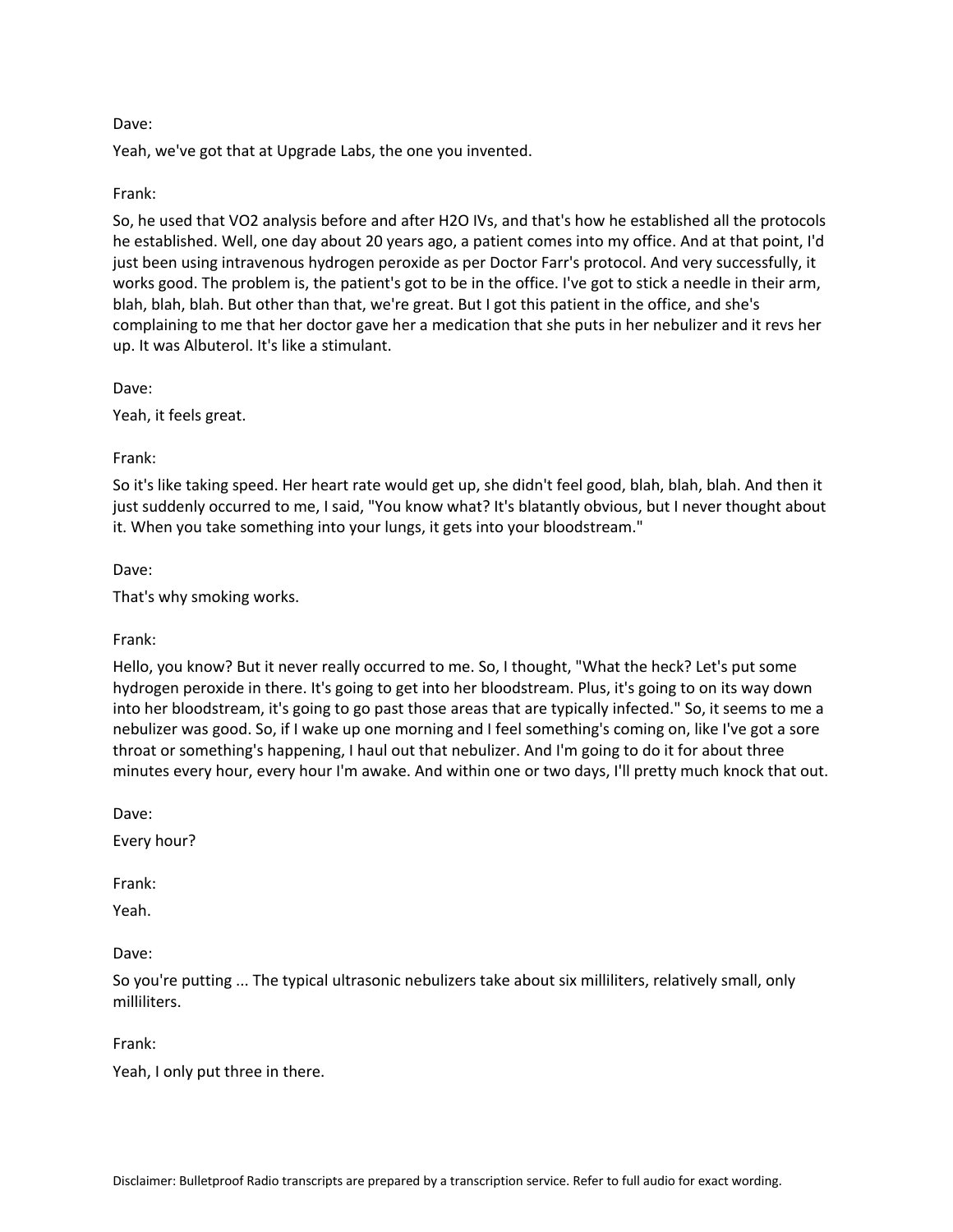Three? So, it's a small amount.

Frank:

Just three ... Yeah, it's like, what? 10 minutes out of the hour.

Dave:

It's like half a teaspoon or something.

Frank:

Yeah.

Dave:

Okay. Maybe two thirds of a teaspoon. So, you put that in there, you turn it on, you're breathing and stuff. You can do other things, but it's a little bit noisy for some of them. The ultrasonics don't make any sound. But they look a little funny.

Frank:

Yeah, you know? When you're fighting the flu, you probably ought to be home.

Dave:

Yeah.

Frank:

Lying in bed sucking on your nebulizer and your zinc tablets and not try to force yourself to go on that trip that you're supposed to go on.

Dave:

That would be nice to everyone else as well.

Frank:

Yeah, it would be nice. Yeah.

Dave:

All right.

Frank:

That's part of the game is getting some rest.

Dave:

So, you would make sure that you had your A, your D, your zinc ahead of time. When you started feeling sick, you'd be nebulizing hydrogen peroxide, this is just 3% medical grade stuff. The stuff you can buy at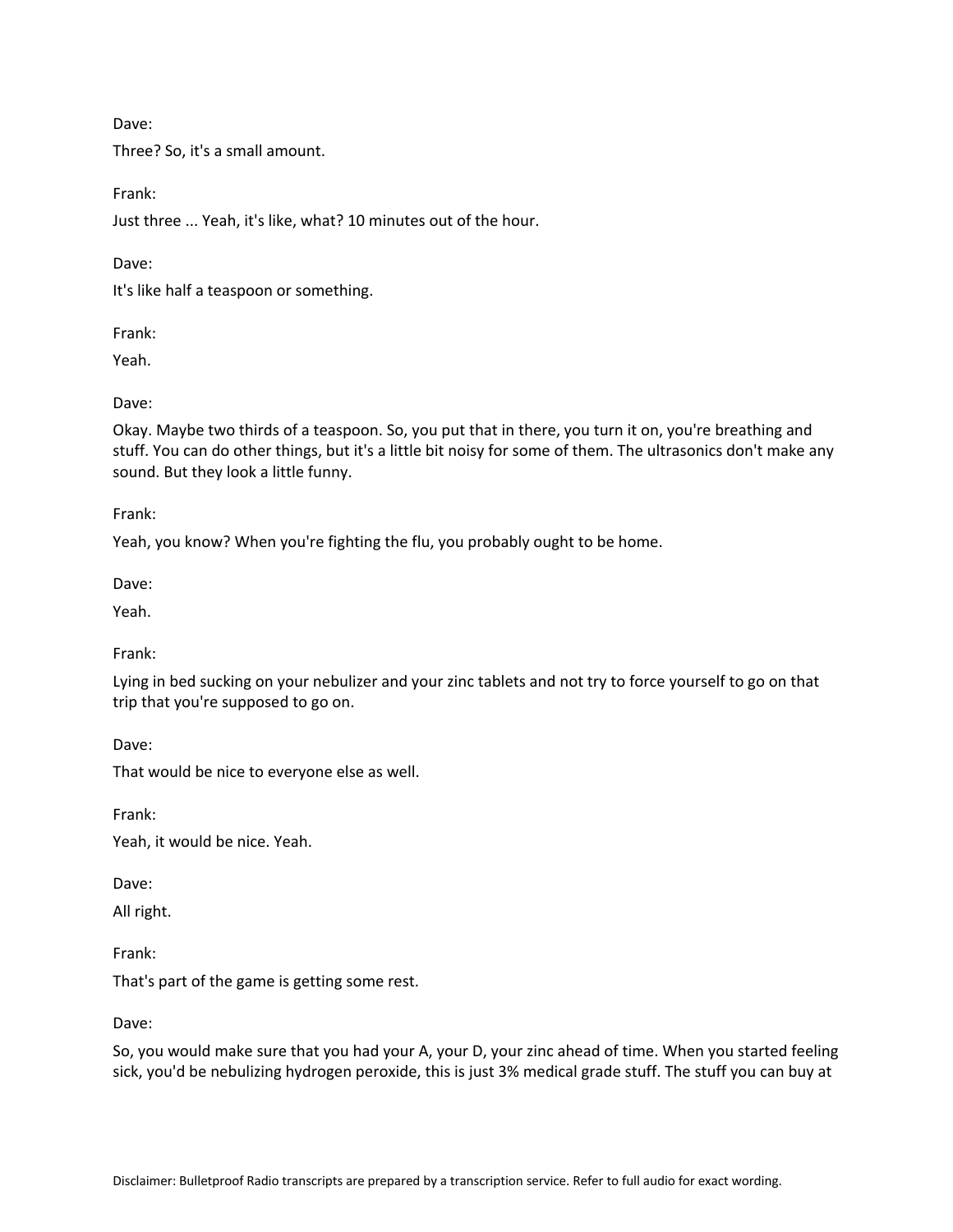the store, but make sure it's not stabilizers. Anything else and anything to worry about in terms of purity?

Frank:

Okay, so for the audience, I use pharmaceutical grade stuff, but it's really hard to get that.

Dave:

It is.

Frank:

Especially for a lot of laypeople, they can't get that. And then you have to put it in normal saline, you can't put it in regular water. So, you've got to get normal saline. So, where do you get normal saline? I mean, you've got to ... It's hard for laypeople to get this stuff. So, what I can do is I can tell everybody, if you go on Amazon and probably some other places, you can get pure sodium chloride, that'd be pure salt. You don't want to use table salt, you want to get the pure sodium chloride. And if you take a liter of distilled water and you put in two and a quarter teaspoons of pure sodium chloride, you've got normal saline. And it'll just dissolve in there.

# Dave:

And in a pinch, you could take the most filtered water you get, you boil it so it's sterilized with that same amount of salt in there.

Frank:

Yeah, distilled would be great, but you could do what you're saying, yeah, for sure.

Dave:

Okay, I'm saying in a pinch because like, I wasn't going to go to the store, I'm shedding viruses everywhere. So, you could do that. And then you'd obviously want to cool it off, and then you'd have a 1% saline solution, which your lungs like versus just straight up hydrogen peroxide.

# Frank:

It's technically, it's a 0.9% solution and that's perfect for your lungs. And here's how they do it, they go out and they get 34% food grade hydrogen peroxide. Again, you can buy this online.

Dave:

Yeah, but that stuff will burn your skin, your eyes, it is a highly caustic chemical, just to be really clear.

Frank:

Yes.

Dave:

Okay.

Frank: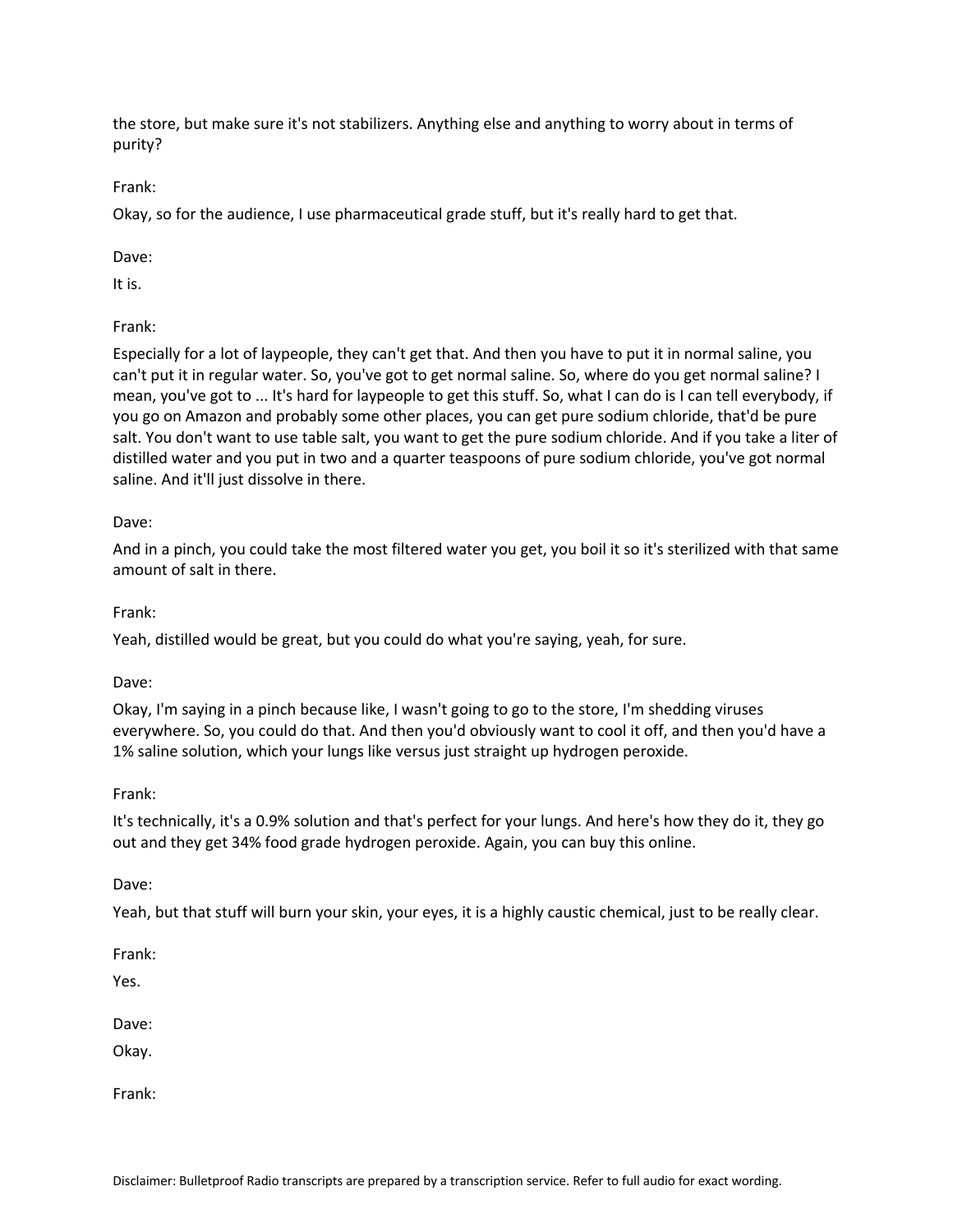Don't ... If you put it on your skin, it's going to do a little damage there. So, just be a little bit careful with it. And then, what you do is you take 100 CCs of that normal saline and to that you add 1 CC of the 34%. And that is the concentration I use.

Dave:

And so, what you're basically getting there is around 3% hydrogen peroxide?

Frank:

I'm not sure of the percentage. I think it's a 1.84, but I'm not sure, don't quote me on that.

Dave:

One half.

Frank:

Yeah.

Dave:

So, what I'm doing is, we'll call it the poor man's version of that, which is I'm taking medical grade stuff that I bought at the pharmacy that says it has exactly two ingredients, so there's no stabilizers, it's purified water and hydrogen peroxide and nothing else.

Frank:

Okay.

Dave:

So, if it has other stuff.

Frank:

Perfect.

Dave:

And I put a little sprinkling of salt in there. It's probably not exactly 0.9% sodium, but it's probably close enough. And then, I shake it up and then I put it in my nebulizer. Am I going to die?

Frank:

You know what? People have been doing different versions of this for a long time, and getting some pretty darn good results. I was talking to a colleague of mine the other day who did something very similar to what you're doing, and he had great results. And it was twice as strong as what I use.

Dave:

Yeah, if you did the straight-

Frank:

He had great results. It gave him a little irritation.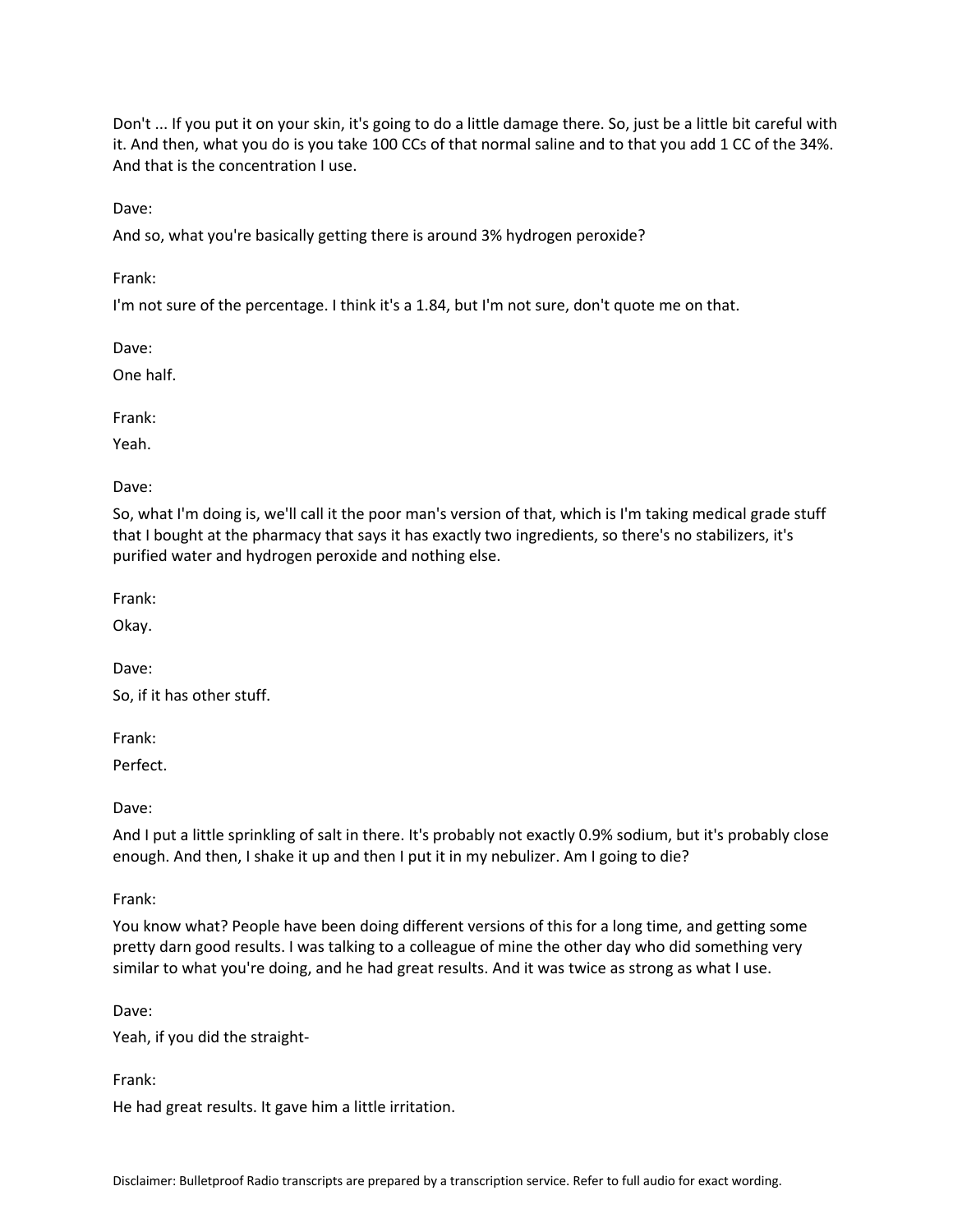If you did the straight 3% you'd be all right.

Frank:

People can know if you're doing this, it's not supposed to irritate you. If it does, you probably want to calm it down somehow.

Dave:

Okay, so just back off, add a little bit more straight saline. Okay, so but it's low concentration. And just to be super 10,000% clear, under no circumstances ever would you take 34% or any highly concentrated hydrogen peroxide and put it directly in a nebulizer. That could be-

Frank:

No way.

Dave:

... a complete disaster.

Frank:

You'd kill yourself, it would be horrible.

Dave:

Yeah, it would be really, really bad. So, what we're talking about here is highly dilute, less than 3%, which is why if you buy it prediluted at the store, it just doesn't have the salt in it, but it may have other things in it. Okay, so that would be your first step. So, now you've taken your vitamins. You're now every hour, at least when you're awake, you're nebulizing this 1.84% hydrogen peroxide. Could people put it in a vaporizer if they didn't have a nebulizer?

Frank:

Yeah.

Dave:

Okay.

Frank:

I've heard of that. I've heard of those ... You know those, I think they call them atomizers that you put the essential oil in?

Dave:

Yeah, those are ultrasonic nebulizers anyway. You could-

Frank:

So you could put it in there.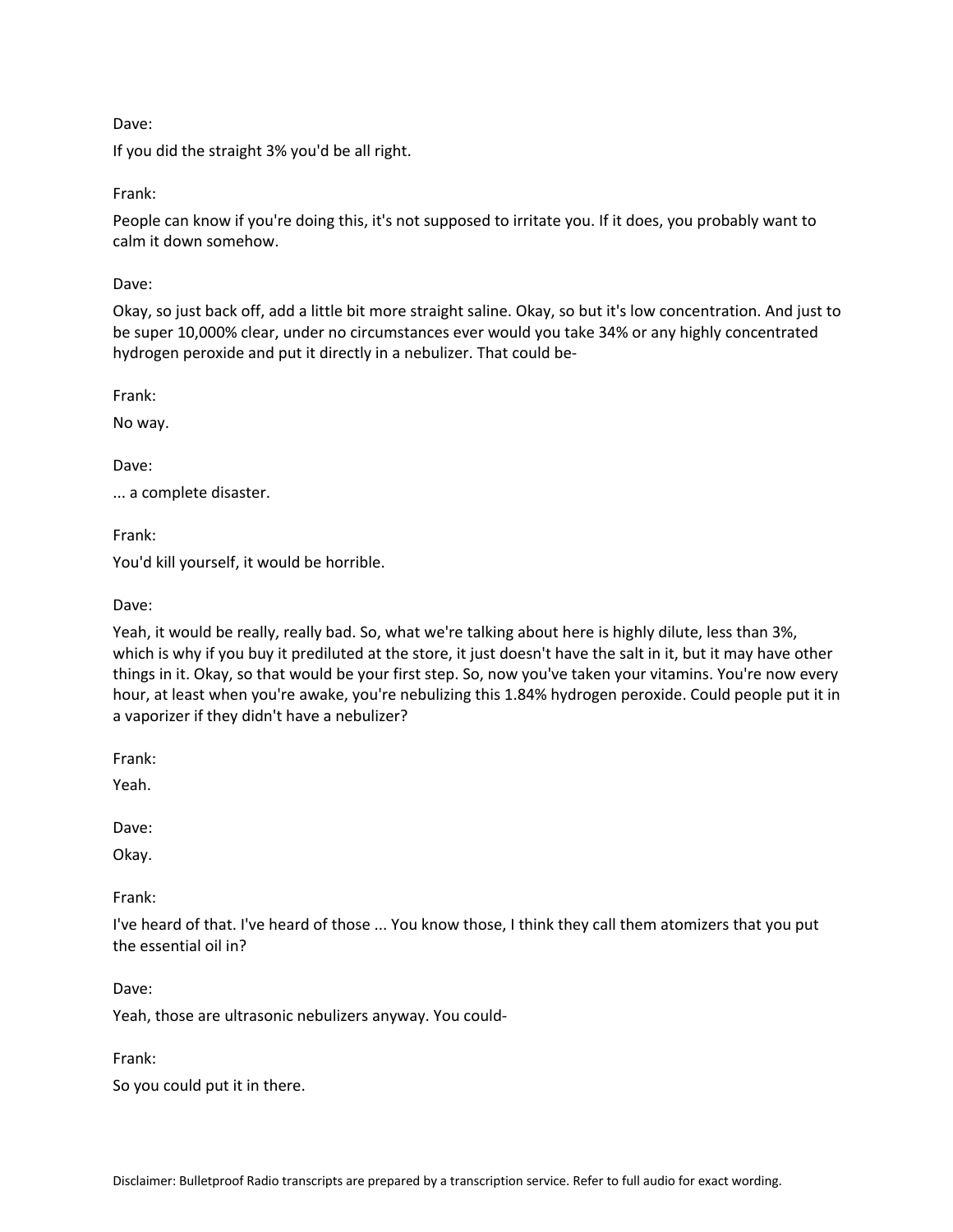Okay. Just don't put that cayenne essential oil in at the same time. Bad idea.

## Frank:

And people have done what you told me too and that was just spraying it back in your throat. It doesn't really get in your lungs, but it gets in your throat.

## Dave:

And for stopping you from getting an infection while you're walking around a ward or something, that might not be a bad strategy, but eventually you'll get irritated if it's 3% and you're putting that in there. Okay. What else would you do? Okay, you're a functional medicine doctor, you've got a clinic. You have your magic bag of tricks from 50 years of working on cool stuff and you teach other doctors around the world how to use Ozone Therapy. So, right now, you've used the first step of oxidative medicine, which is the hydrogen peroxide. What else would you do to make yourself well fast, or at least avoid the hospital?

### Frank:

Okay, so if my flu patient looks halfway decent and they're not immune compromised or chronic lung disease or something like that, that's all I'm going to do, just what I told you.

Dave:

That's it? Wow.

Frank:

That's it.

Dave:

Okay.

Frank:

And they'll knock it out at home, and that'll be that. You know? I don't know if everybody knows this, but coronavirus is a pretty common virus.

Dave:

It's super common. It's like half the cold viruses are in that family, right?

Frank:

Yeah. So, I know I've knocked out coronaviruses. It's just not officially.

Dave:

Yeah, and it's not necessarily this coronavirus.

Frank:

It's not this particular strain, yeah.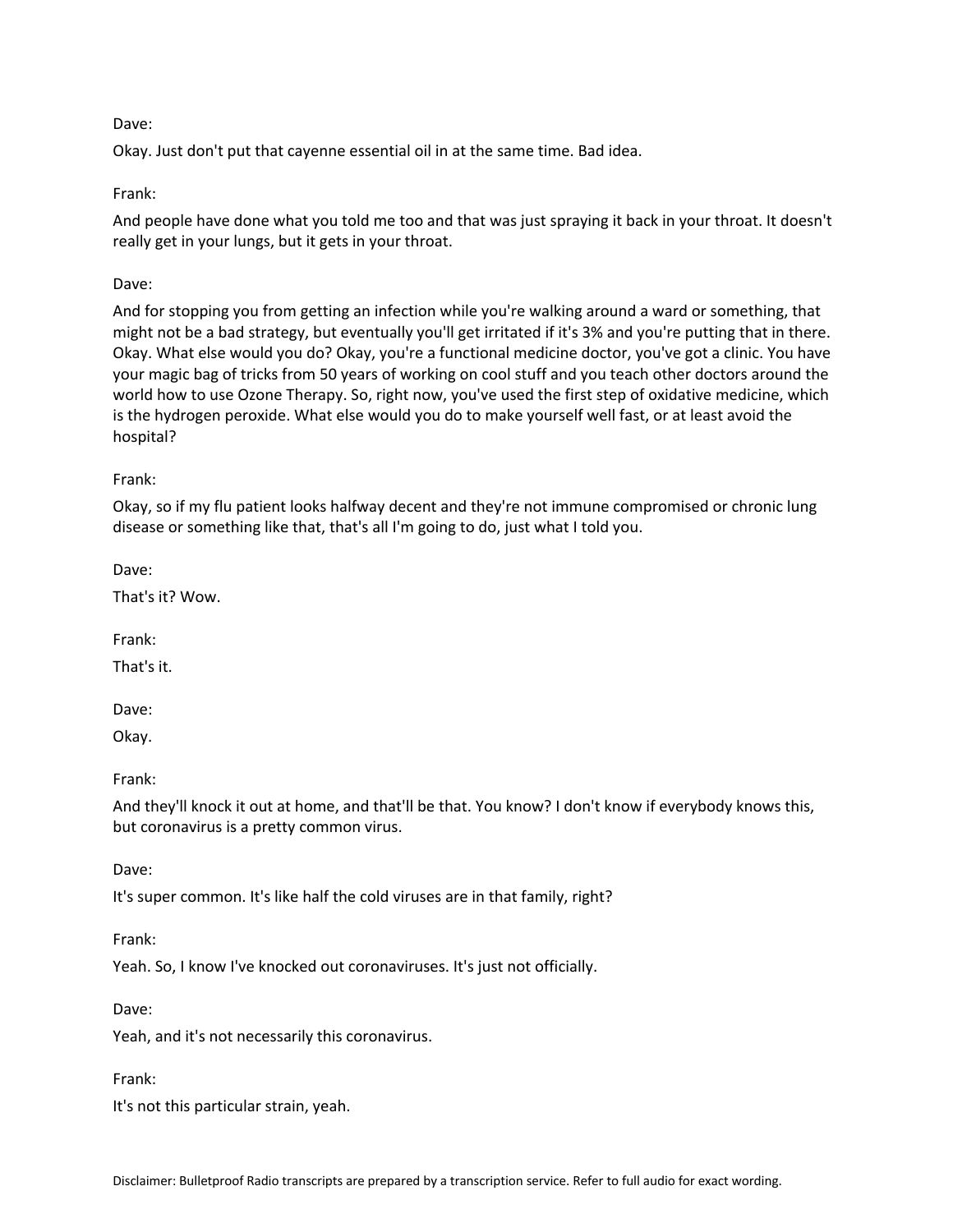Have you read any of the research around the virus breaking down hemoglobin and releasing free iron into the body and causing damage to the lungs?

Frank:

I'm sure that's the mechanism. At some point, there's going to be an oxidative burst and a cytokine storm and that's what's going to do people in.

Dave:

And they're saying that that's probably what's causing the ground glass on both lungs all the time. There's no single sited coronavirus. I'm just wondering, I've seen some really convincing papers amongst the high-end functional medicine doctor friends that they're all circulating looking at three different pathways that show that this free iron's being released. So, when you prove something's happening via genetics, via some computational analysis, and via some lab testing, that's probably likely. I'm a little concerned if we do have free iron floating around that's causing extra oxidative stress on the lungs, and then I hit that with an additional oxidative load, hydrogen peroxide, is that something to worry about?

Frank:

It doesn't seem to be.

Dave:

Okay.

Frank:

Because that's what we do, and the patient gets better. It does seem to be something to be wary about. But you've got to remember, does is everything.

Frank:

, which means that at a lower dose, they're going to have one effect, at a higher dose, they're going to have a directly opposite effect. So, you better get the dose right. You use too high a dose, you're going to get exactly what you said.

Dave:

Okay.

Frank:

More is not better with oxidative medicine.

Dave:

All right, so it matters. And you wouldn't actually go to ozone for any of these things?

Frank:

Well, yeah, it depends on the case. But you know, I love ozone and I'd put everybody on ozone if I can, self included, by the way. And I use ozone once a week. I use the blood treatment once a week just for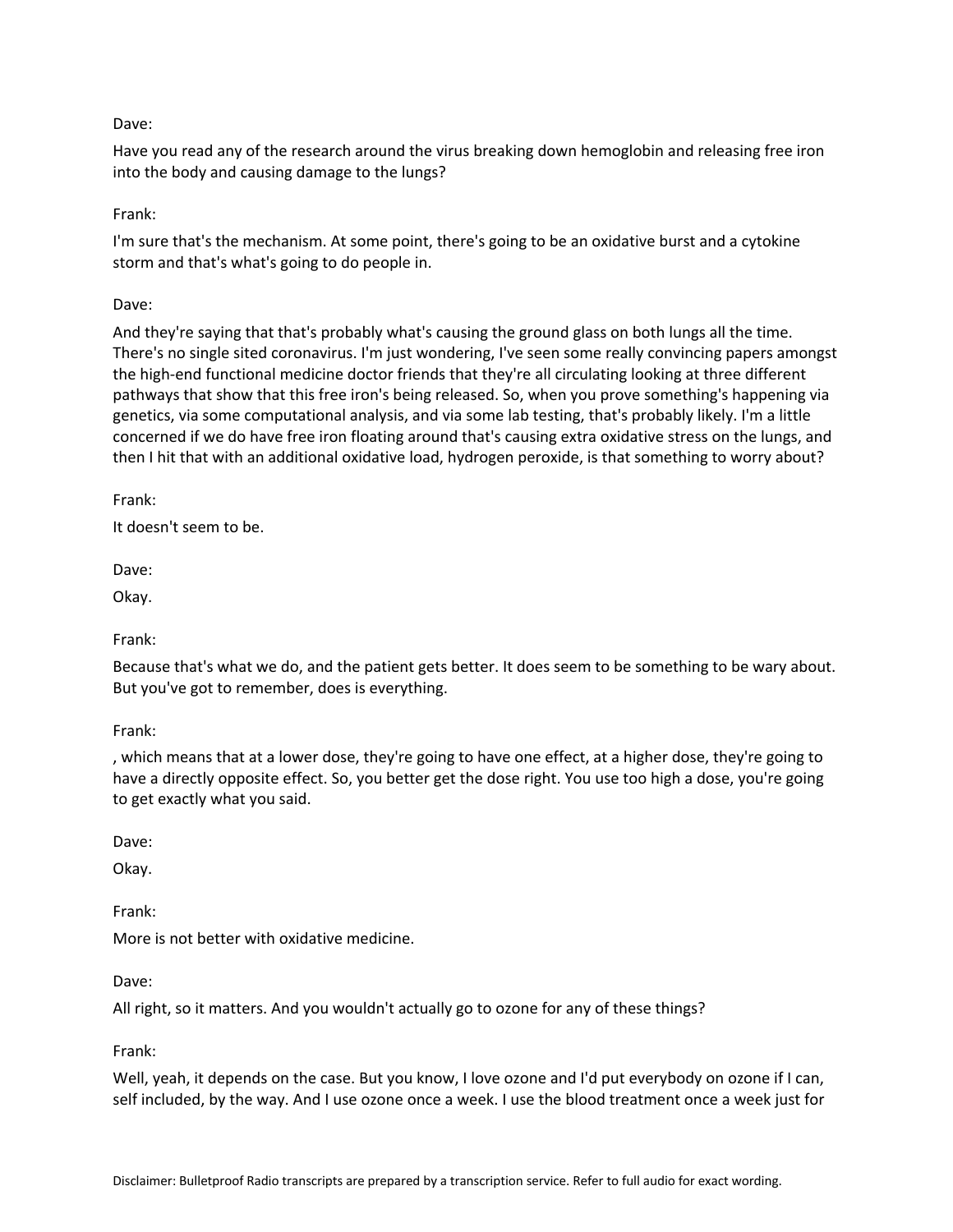general purposes. But the point is, if I can spare my patient the expense, that's what I try to do, and normally I can. But I'll tell them, "Listen, if you don't think you're getting over this," or if I personally am concerned about that patient, the next thing I do is I'm going to put them on about a 12 milligram dose of ozone followed by a 10-25 milligram dose of intravenous vitamin C. And with one or two days, I'll flat knock that out. It'll be gone.

Dave:

So, you do ozone first. And then how long after the Ozone Therapy do you administer the vitamin C?

Frank:

Immediately. But the vitamin C always wants to be after.

Dave:

Of course.

Frank:

Never before, because it will counter.

Dave:

So, you briefly introduce this signaling molecule, and then you put in vitamin C to mop up any damage from it.

Frank:

Exactly. Exactly.

Dave:

Now, one of the things that we know vitamin C does with free iron is it binds up the free iron so that it wouldn't be a problem. And I am very convinced that that's why these amazing doctors in China and France discovering intravenous vitamin C for the first time.

Frank:

Isn't it amazing?

Dave:

It's been around for ... What? For longer than you've been practicing medicine, hasn't it?

Frank:

You know, I have an associate that I know who's fairly high up in the CDC, in the Infections Disease Department of the CDC. And he has told me, when you're over there, you do not talk about anything natural or you'll get a bad look. Everything's got to be a vaccine or drug over there. And I was shocked. But yeah, they are flat out, according to this man, they are flat out not interested in anything that's not patentable, period.

Dave: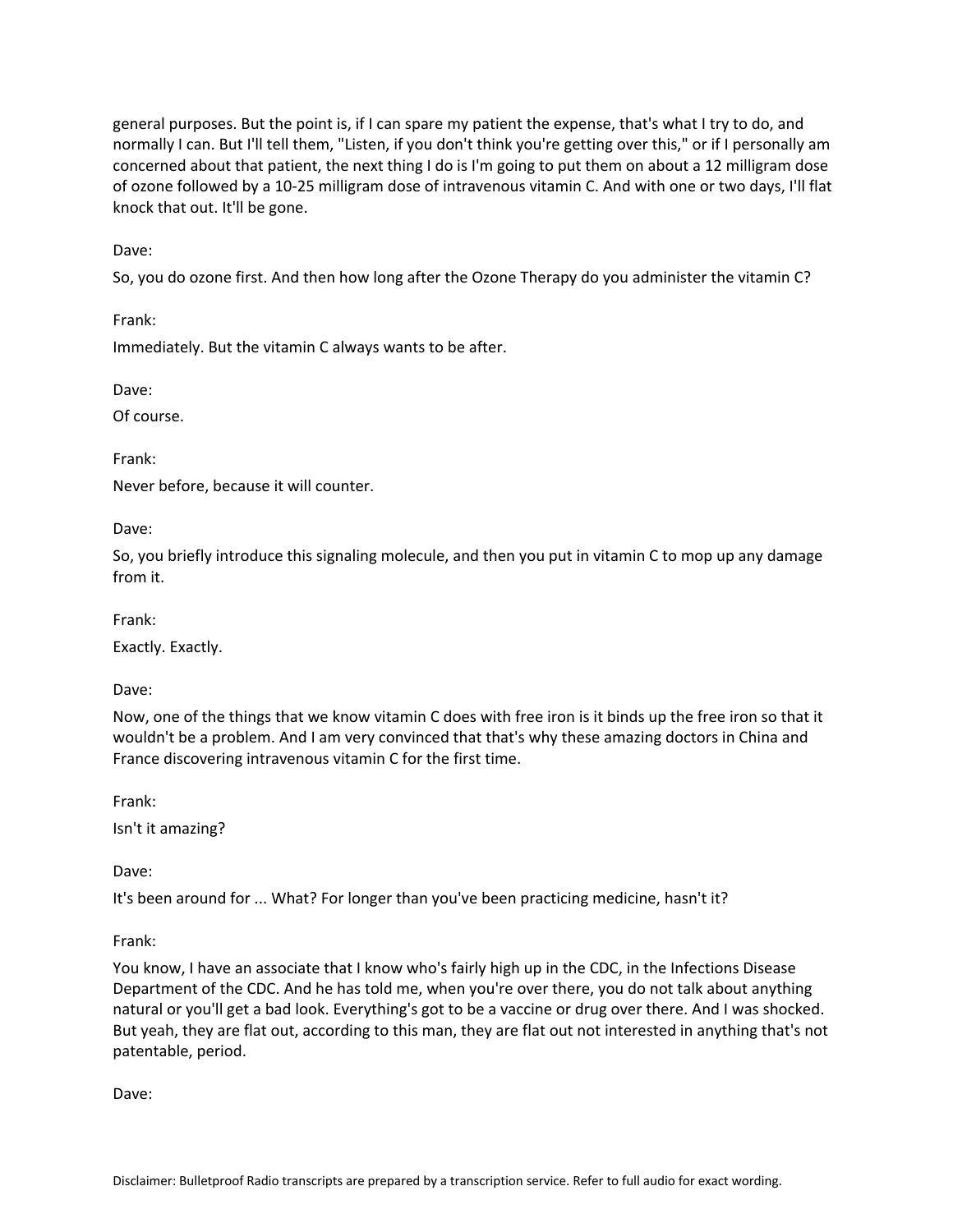And it's kind of disturbing because if you're interested in controlling disease, the easiest way to control disease is you make people so well that if they get sick, they don't have to go to the hospital. And then there is no curve to flatten because it's just another cold season. And that is ... I'm pretty sure I could do that for only one trillion dollars instead of two trillion. Like, come on.

#### Frank:

Yeah. It might not be that expensive. It is really crazy. Yeah, which reminds me, Dave, I was thinking the other day, the world at this point is fairly obsessed with hygiene.

#### Dave:

And in a way, that's going to cause more harm later, right?

#### Frank:

Well, that's another conversation. But what about internal hygiene. All we care about is external. Come on, there's internal hygiene, that's way more important.

#### Dave:

Frank, my poop doesn't smell, if that's what you're saying.

Frank:

I bet. I suspected that.

#### Dave:

Like, we all have gut bacteria that's messed up. You know, I don't have an IV intravenous setup here. I have one for emergency use if I was dying and there were no hospitals. I have glass syringes and I have medical ozone here. But I'm not messing around with that because that is truly zombie apocalypse time. I do though have the ability to do rectal ozone. So, I woke up earlier than I wanted to this morning, so I have a little extra time before the kids wake up. So, I did about a half a liter of rectal ozone at 40 gamma. And then I sat in my infrared sauna for a while, and I feel really good. And I do that, during this time, probably two or three times a week, and it absorbs. And I learned how to do that from a guy you might know, Doctor Gallagher, who was the dentist in Sunnyvale who's since passed away. He was in his late 80s 20 years ago when he taught me to do it. And he'd been doing ozone dentistry for many, many years.

#### Dave:

And I have found that that's what fixed my toxic mold exposure. It literally rejuvenated my mitochondria, gave me my brain back, and it gave me a functioning immune system after just years of really serious dysfunction from living with Stachybotrys and other toxic molds. But now I'm not exposed, I live on a farm. I have very, very low risk, not to mention all my other stuff. But I just like to feel good and I like to know that I'm well. And I also like to know that, should there be a really serious problem, that people that I know are having problems, I've got an extra ozone machine and an extra bottle of oxygen.

Dave: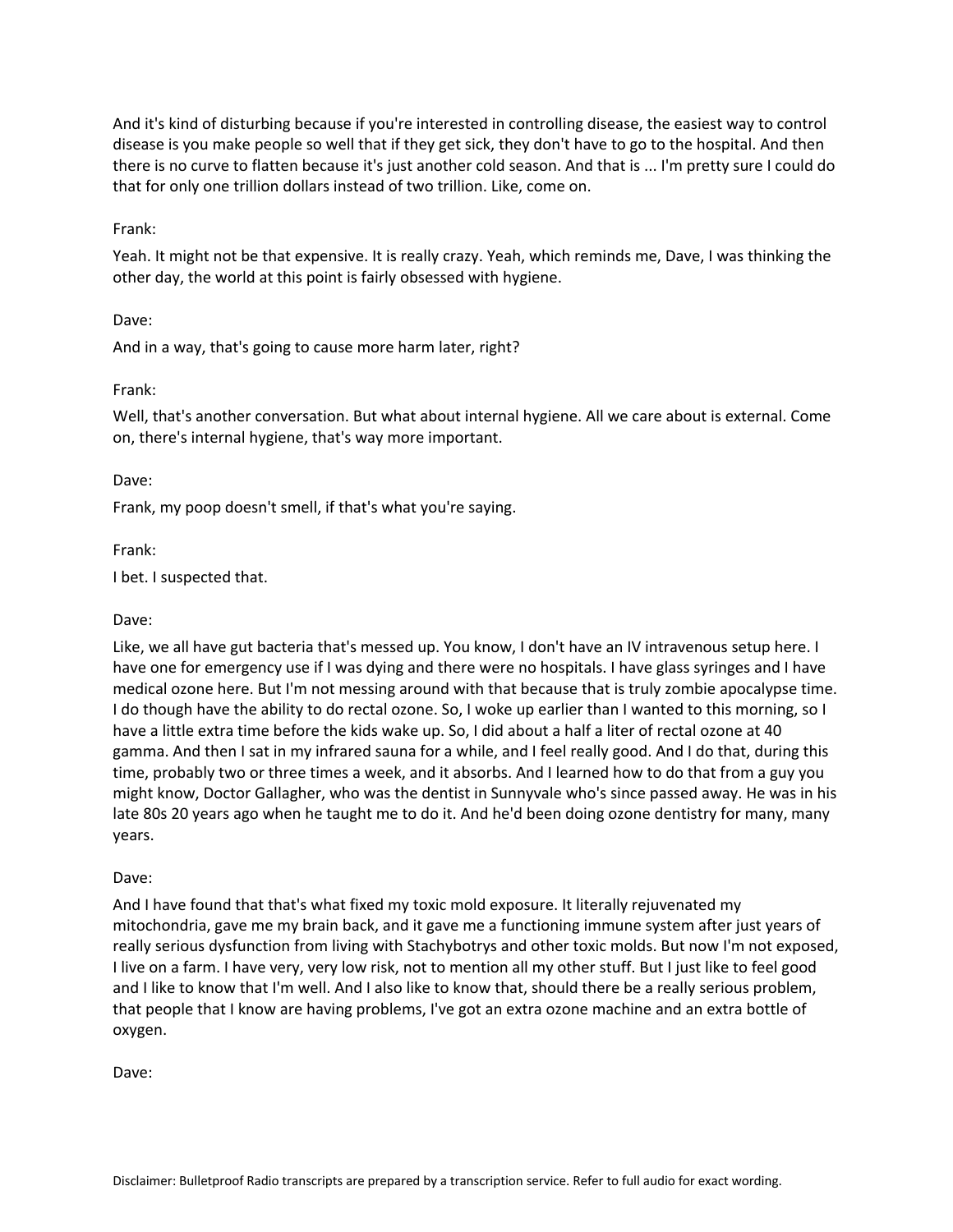So, literally, I would put it at the front of the driveway and say, "I'm not licensed. Here's the machine. You guys can use it if you want," because it's that much of a life saver. I mean, for any plague, pandemic that would happen, I consider it to be that plus a generator. So, like, have your electricity. That is my number one most important piece of equipment after a water pump because I know any bacterial and any viral infection, I can probably kill it. Am I too faithful in the power of ozone?

#### Frank:

You know, antibiotics are needed sometimes, steroids are needed sometimes, fluids, I've got all that. One of the things I love most about ozone is that it complements everything, so you can just pile it on. If you're on an antibiotic, fine. There is really no contrary indication to any mainstream sort of therapy to just tagging this on. And when you add it on, it's a lot better. Whatever you're doing just automatically got better.

#### Dave:

That's certainly been my experience in all the literature I've read. So, I'm definitely not a prepper, but I do have all the food I need because it grows on my farm. It's a different perspective. But if you practice permaculture, you have seeds in your garage because you had to plant them anyway, and stuff like that. But for all the people listening who are preppers, seriously, if you don't have an ozone generator, it would replace two thirds of the drugs that will expire in your stash, and you can use it to sterilize water if you need to. So, it seems like ... treat burns, everything crazy. So, it seems like it's one of those kind of medical miracles for lack of ... Wait, The Ozone Miracle, that's your book.

#### Frank:

It would be nice if everybody had one. And the book, by the way, if you're a person out there and you're interested in knowing what can I do at home? Kind of like what you're talking about, Dave, that's what that book is about.

#### Dave:

It is a very worthy read. That was one of the many reasons I wanted to have you on this show to talk about it. Are you ... If you tomorrow woke up and you had a sniffle, I mean, you're ... I don't know how old you are. You're older than you look, but you've been practicing for 50 years, so you've got to be at least 70. So, you would classically be considered in the high risk because as you age, your mitochondrial function goes down and all that stuff. Would you be particularly worried about yourself? Or do you think your cells and your immune system are ... No, you're shaking your head. You wouldn't be worried? You're like, "I've got this."

#### Frank:

You know, I wear that shirt I got at your conference last year. Does it say unstoppable or something on it?

#### Dave:

Yeah, we got an unstoppable shirt and you've got that on from-

Frank: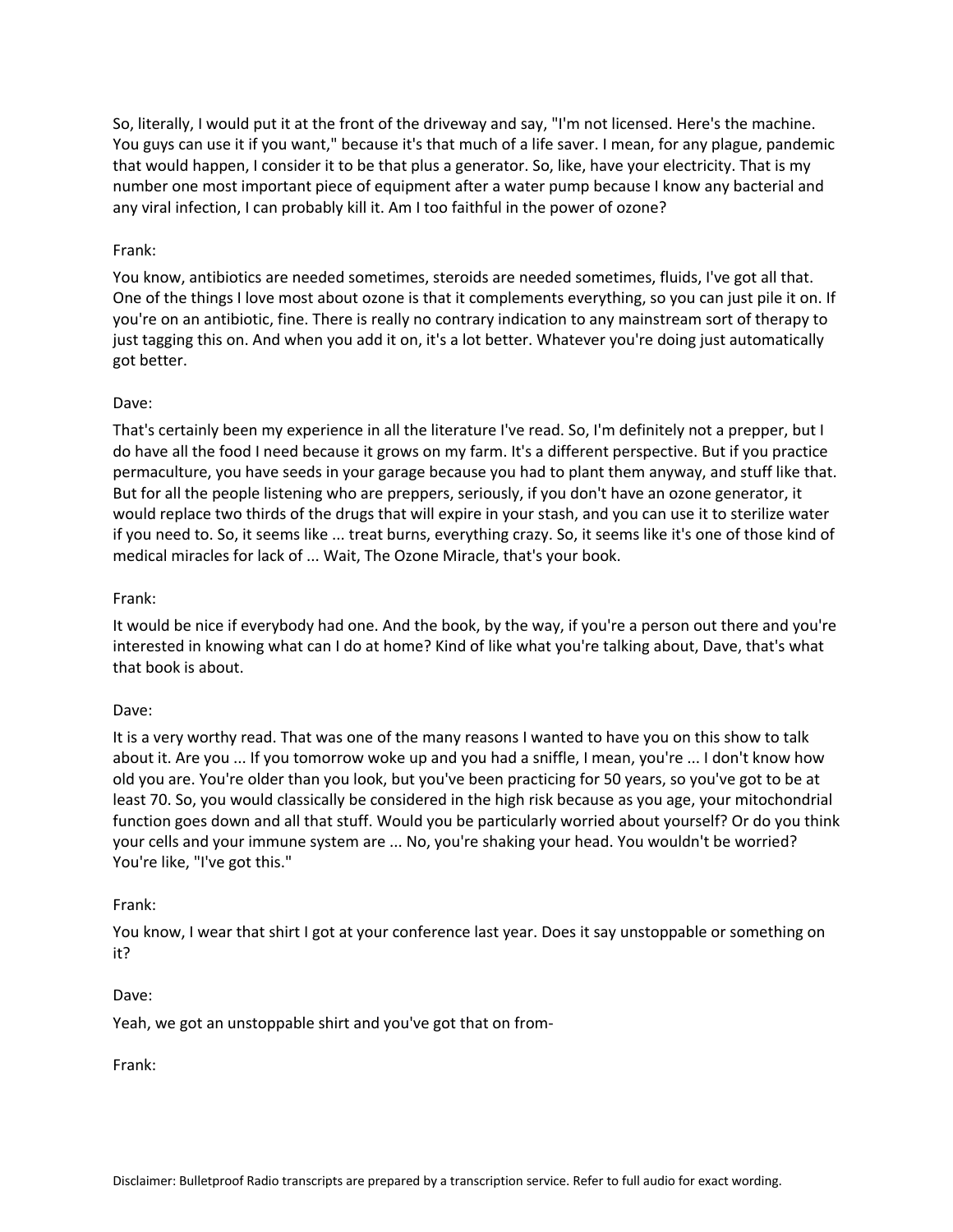Yeah, I like that unstoppable shirt because I kind of feel unstoppable. I know I'm not. I know obviously there's vulnerabilities there. But I do not feel like my age. And it is a little bit weird when I'm listening to the radio where somebody's saying, "If you're over 70, you're in trouble now." I don't feel that's true.

Dave:

You know, that's if you're average. And you look at Italy, man, the people who died, the average age was 81.5 and they had an average of three pre-existing conditions.

Frank:

Hello?

Dave:

Yeah, and one of them was diabetes. Tell me about mitochondria and diabetes.

Frank:

Did we talk about this before?

Dave:

We probably did, but that was 150 episodes ago, so people ... There's a lot of new listeners.

Frank:

Yes. So, diabetes is like your classic disease. I wrote a book about this because of this reason. It's your classic disease of mitochondrial dysfunction, such that it could be totally ... I'm talking about type two diabetes, could be totally eliminated or close to totally eliminated simply by maintaining mitochondrial function. You don't have to do anything else if you would do that.

Dave:

Yeah. In fact, I've started to view it after writing my mitochondria book as ... In fact, the one that referenced a lot of your work. Type two diabetes is at its core just a disease of mitochondrial deficiency.

Frank:

Yeah.

Dave:

And there can be different reasons for mitochondrial deficiency, but they're not working. Would Ozone Therapy fix diabetes because it has such a powerful effect on mitochondria?

Frank:

Yes.

Dave:

Shocking.

Frank: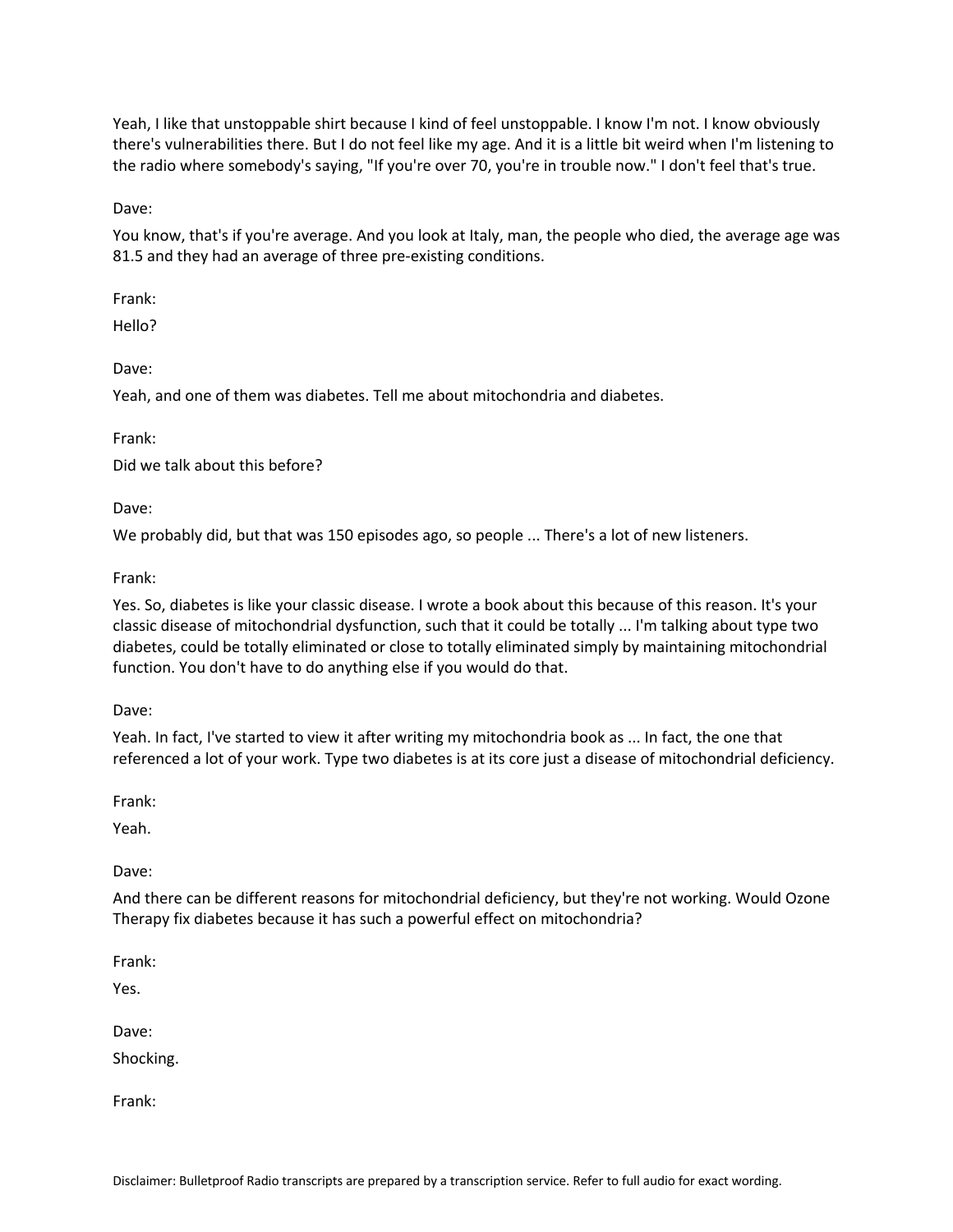You've got to get ... You can't wait until you're very far progressed and things have really become problematic to get the best results, but if you do it fairly early on, absolutely.

Dave:

Okay. If you're practicing intermittent fasting, when would you administer Ozone Therapy? During the fast, after the fast, before you start fasting?

Frank:

I'd probably ... I normally want people to eat before I give them the treatment because it will create a hypoglycemia.

Dave:

When you're doing it via IV?

Frank:

Yeah. Maybe even in other ways too, like even a sauna, it's possible, can cause low blood sugar. And let's face it, if you're doing that, odds are halfway decent you're sick anyway, in which case you're going to be a little bit weak in that way. So, I don't know that I'd want you doing it on a fast unless you're a pretty strong guy anyway.

Dave:

Okay. And in your case, even if you're not sick, you're doing one treatment a week, right?

Frank:

Yeah.

Dave:

And you eat before your treatments?

Frank:

Yes.

Dave:

Okay, got it. Do you worry about the ozone oxidizing lipids in the blood or creating oxidized LDL cholesterol or anything like that?

Frank:

Yeah, actually, I want it to do that.

Dave:

To create oxidized LDL?

Frank:

Yes.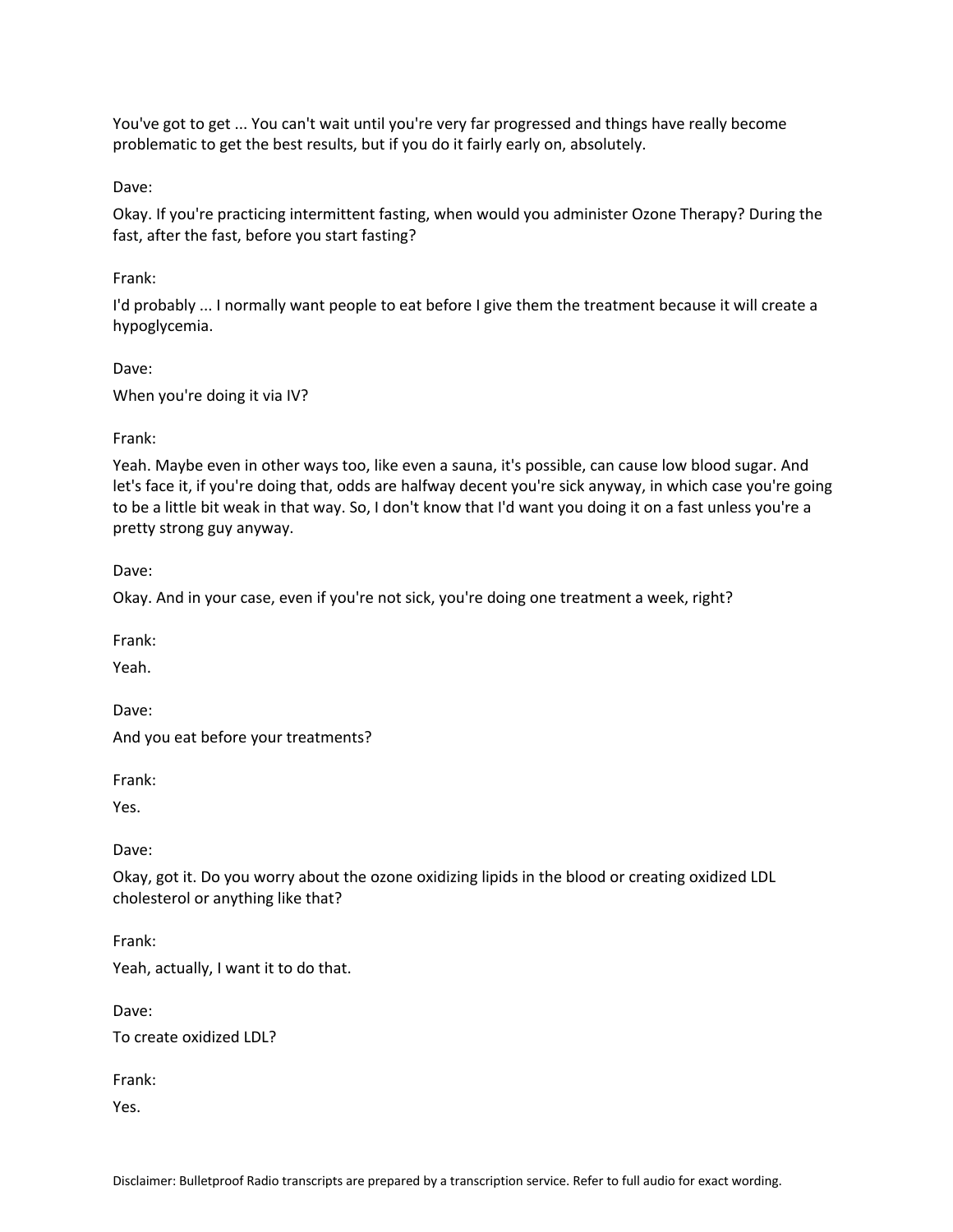Do explain, because so many people are saying, "Cholesterol is not really bad. We think it might be bad. No, it's not, but oxidized LDL is horrifying." Why would you want that?

### Frank:

Oxidized LDL is actually the form of LDL that causes the problem, so they're absolutely right. It doesn't matter if you're LDL's high and your oxidized LDL is low, you're in pretty good shape. I wouldn't worry about that.

### Dave:

But I thought you said you wanted the ozone to oxidize the LDL?

### Frank:

Well, what's happening is ozone is ... When it interacts with any kind of living tissue, it pretty much in a second disappears, it's no longer there. It accepts an electron, almost always from a lipid. So, a fat. LDL is a fat. So, it will accept an electron from the LDL. And in fact, you will get an increase in the oxidized LDL. I haven't measured this, but I'm pretty sure you would.

Dave:

It almost has to work that way, right?

Frank:

Yeah, you're going to get ... Whatever lipid's in there, probably you're going to oxidize it, there's a good chance. And then, these oxidized lipids, including the oxidized LDL, are what mediates the signaling that this ozone molecule can do.

Dave:

Okay.

Frank:

And yeah, you're going to get a little bit of oxidated LDL. But let's face it, what's going to happen is when you get the oxidized LDL, you are going to stimulate the systems that suppress oxidized LDL. So, over the long run, your LDL is actually going down. We have looked at this specifically with other lipids, not with LDL, but with other lipids. And we've seen, you start the ozone therapy, the oxidized lipids go up. And maybe after seven days, now they start coming down, and they'll actually around the 12th day go below baseline. So, you'll actually fix the problem. It's ironic. But a little bit of a bad thing is a good thing, if you'll stay with it. But the dose is critical.

Dave:

So, the dose is critical, all right. I think it's one of the ways of restoring metabolism. And my mother has ... She came down with very suddenly autoimmune hemolytic anemia.

Frank:

Okay.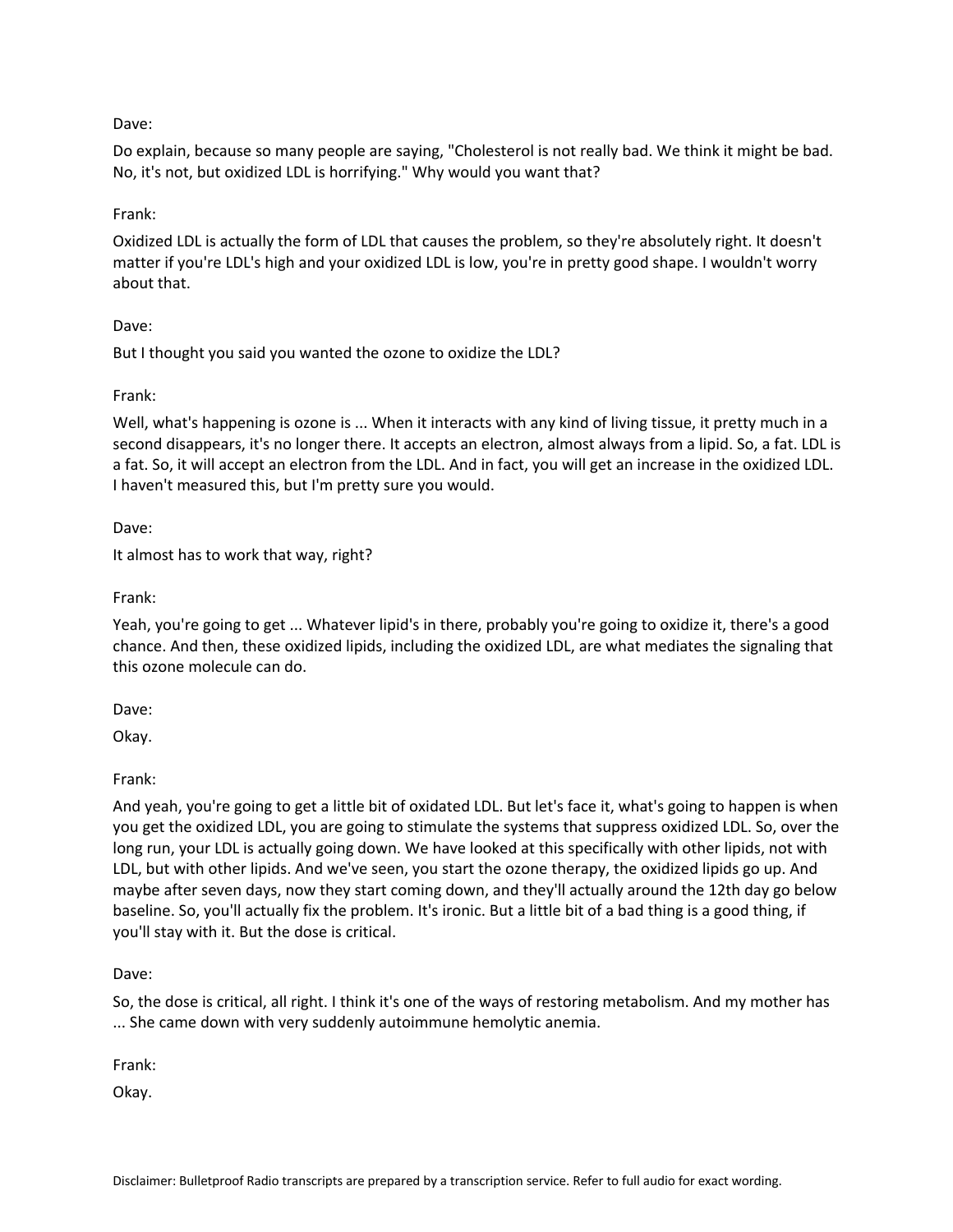And I said, "Hey, mom, you're doing some traditional stuff that's not ... not traditional, some Western medicine stuff that's not working here. I really, really, really think you should try Ozone Therapy." And my dad just sent a chart of her labs, since she's getting weekly labs since she started doing ozone. Magically, all the labs went from red to yellow to green over the course of about six or eight weeks. And honestly, it would surprise me if Ozone Therapy was a major contributor to saving her, because that can be a really pernicious, uncomfortable thing. And the main difference there was Prednisone didn't work. But ozone seemed like it did. So, it's one of those things where you don't know, but you're unlikely to cause harm with ozone.

Frank:

Yeah.

Dave:

Are there conditions where it's bad?

Frank:

That's one of the nice things about it, I don't have to worry about I'm going to hurt somebody, as long as I get that dose right.

Dave:

Okay, so if you get the dose right, there's no medical condition you're aware of where ozone would be a bad deal?

Frank:

Well, actually, I need to say there are, but they're unusual. But you can get a deficiency of an enzyme called G6PD.

Dave:

Okay, that's not that unusual, like one in 100,000 or something.

Frank:

Yeah, okay.

Dave:

Okay, I'm guessing, but yeah.

Frank:

But if you have that, that could potentially be a problem. If you're in a state of what we call thyrotoxicosis, your thyroid is hyper elevated in a disease type state and not being controlled, that's a contraindication.

Dave:

Okay, so very unusual.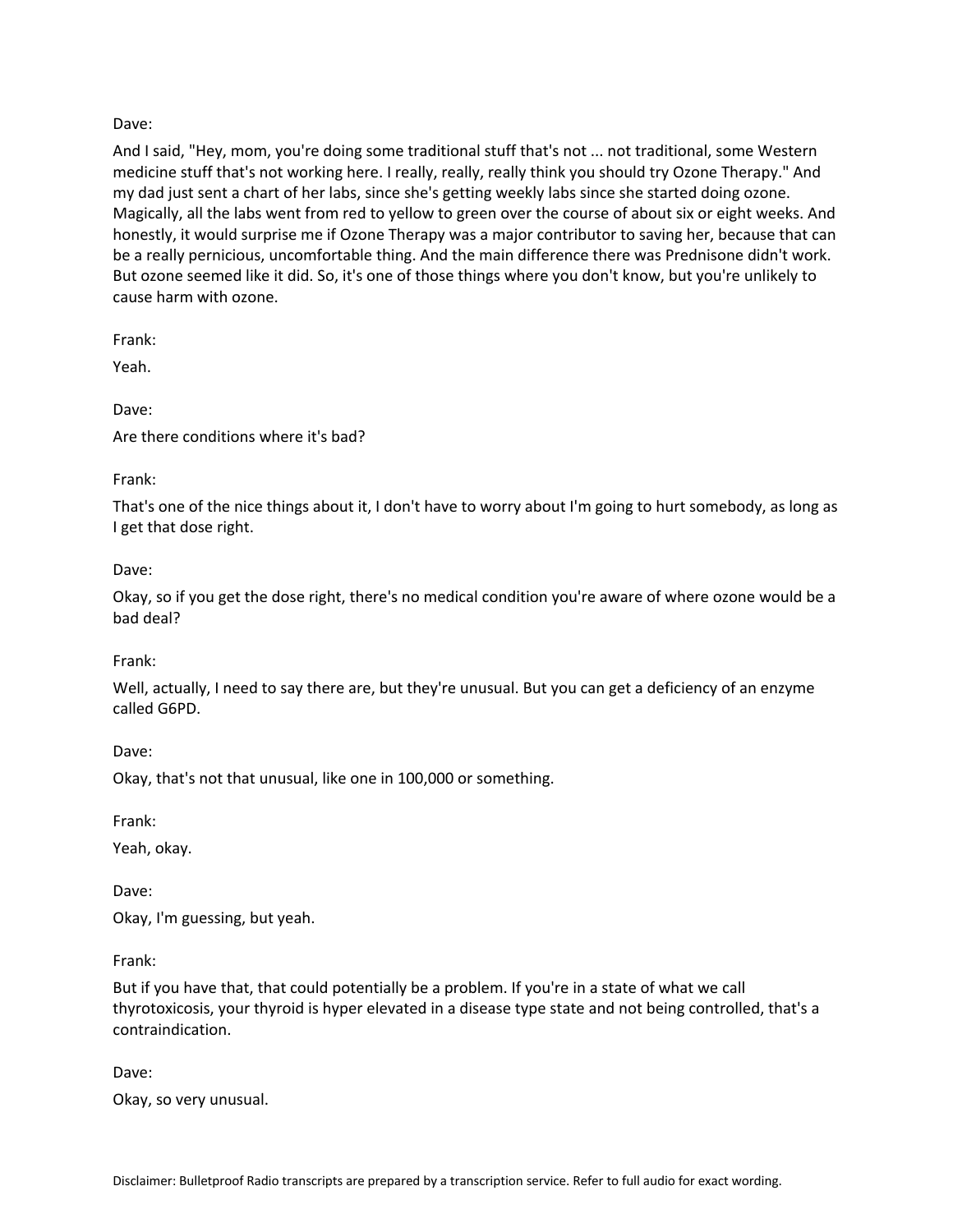Frank:

If you're having an acute cardiovascular event, so you're acutely stroking or you're acutely having a heart attack, that would be contraindicated. An acute seizure would be contraindicated.

Dave:

All of those would be able to do the vitamin C instead of the ozone. You have plenty of oxidative stress basically, you're just trying to stop sepsis.

Frank:

Yeah.

Dave:

Okay.

Frank:

Yeah.

Dave:

Have you gone down to your local hospital? You're in Carson City, right?

Frank:

Right, yeah.

Dave:

Okay, I used to live on the hill up there by Lake Tahoe.

Frank:

No kidding.

Dave:

Yeah.

Frank:

Nice.

Dave:

It was years and years ago. And beautiful part of the world up by Tahoe. And have you gone to the local hospital? In fact, that's the one I would have gone to if I fell skiing probably. Have you gone in there and said, "Hey guys, I know a thing or two. Let's hook some ozone up in here." Or did they just roll their eyes and go the other way?

Frank: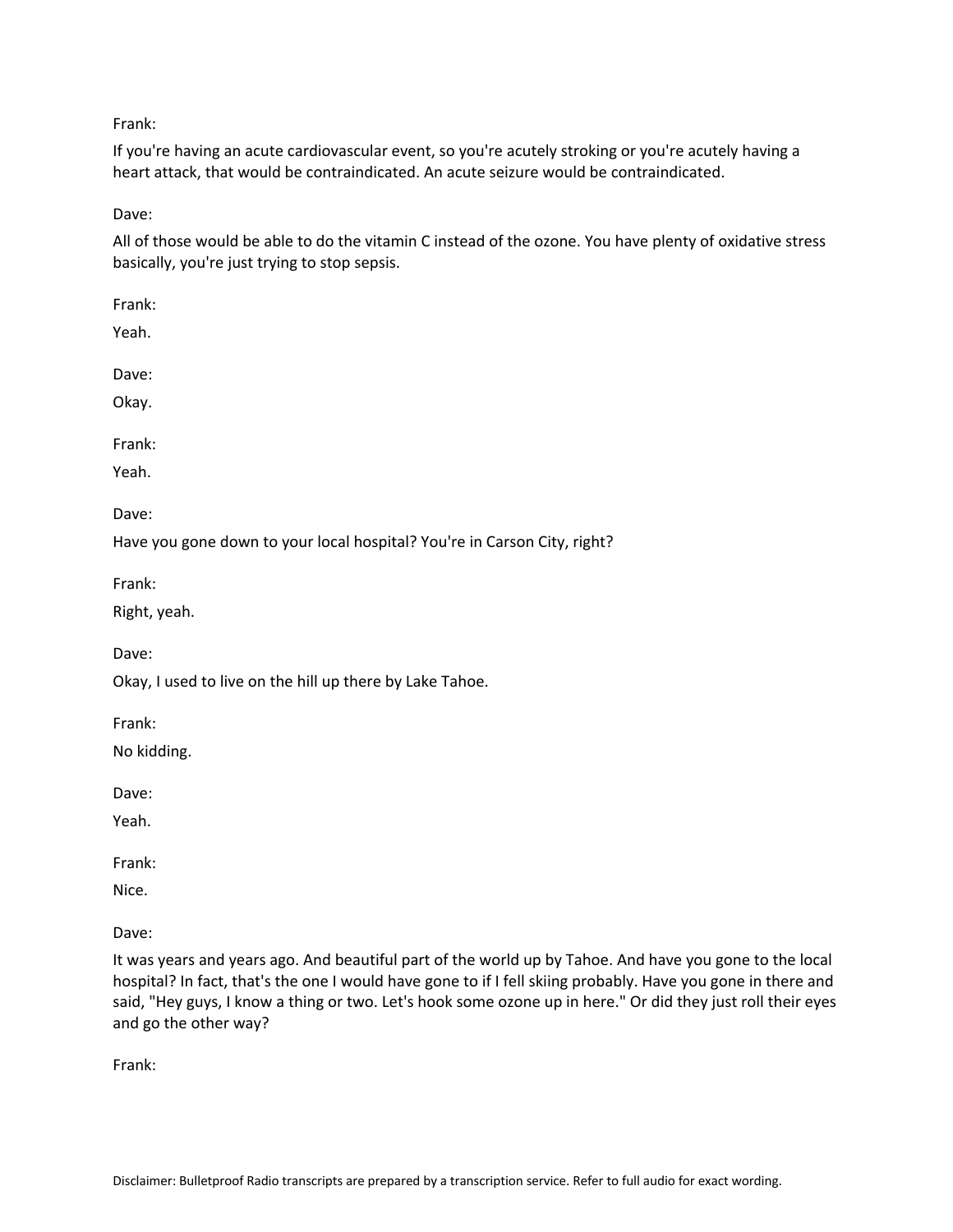You know, I haven't done that. I have made some efforts with the president's ... his COVID team. I have made some efforts to kind of come around. And I am working trying to get some information into that team because I think that's the only way you're going to get anything done here. The conventional guys in a hospital, their hands are tied. They can only do what the administrators are going to let them do. They can't ... You know, it's sad, but we're at a time in our lives where doctors don't really get to decide what to do with their patients. You've got some dang bureaucrat that's deciding that.

### Dave:

And people may roll their eyes and say, "You don't work in a hospital, how do you know?" I just had Doctor Anne Shippy on my Instagram. And she's a former IBM chemical engineer turned medical doctor. And you know, she had a patient who had it, was tested positive, it was recovering on Chloroquine. Took him to the local hospital, and they put him on, get this, fluids, IV fluids. And he started getting worse. And she said, "What are you doing? I already have him on this med. Just keep giving him what's already working." And they said, "Our hospital committee has decided that our standard of care for COVID is fluids until you need a ventilator." And why would you go to that hospital? It's crazy.

### Frank:

Yeah, yeah. You don't want to actually go to the hospital, it's probably one of the more unsafe places you could be unless you actually really needed something like a respirator, you don't want to be in a hospital.

### Dave:

Yeah, it's not a good time there. And plus, the doctors are working their butts off, so I find that when you talk to someone who's practiced for decades, like you, every time I have these conversations, I hear the same thing. Like, we used to get to practice medicine where we'd say, "Okay, I'm going to use my judgment and my clinical experience and my read on this patient in the room with me. And I'm going to choose from the tool set available and I'm going to do what I think is right." And then in this idea that we're going to reduce risk, we actually reduce the ability to do anything other than average.

# Frank:

Good point, yeah.

# Dave:

I'm also hearing from my wife, an emergency medical room physician from Sweden. And she said, "Dave, something's wrong." She said in all medical settings that she's ever been in, at least in Sweden where she spent most of the time practicing, some in Norway, there's an emergency room. And if there isn't enough resource, then some people don't get the resource. And a part of being a doctor is saying, "You know what? Actually, you're not going to make it." And that, this is a part of medicine saying, "No matter how much we throw at you, your chances at making it are essentially zero. So, we're going to preserve those resources for someone who will actually benefit from them." And she said that when she talked with doctors when she started practicing in the US just on rotation or on visiting doctor status and all, that that was just a foreign concept to them. They'd say, "No, you have to do everything possible forever."

Dave: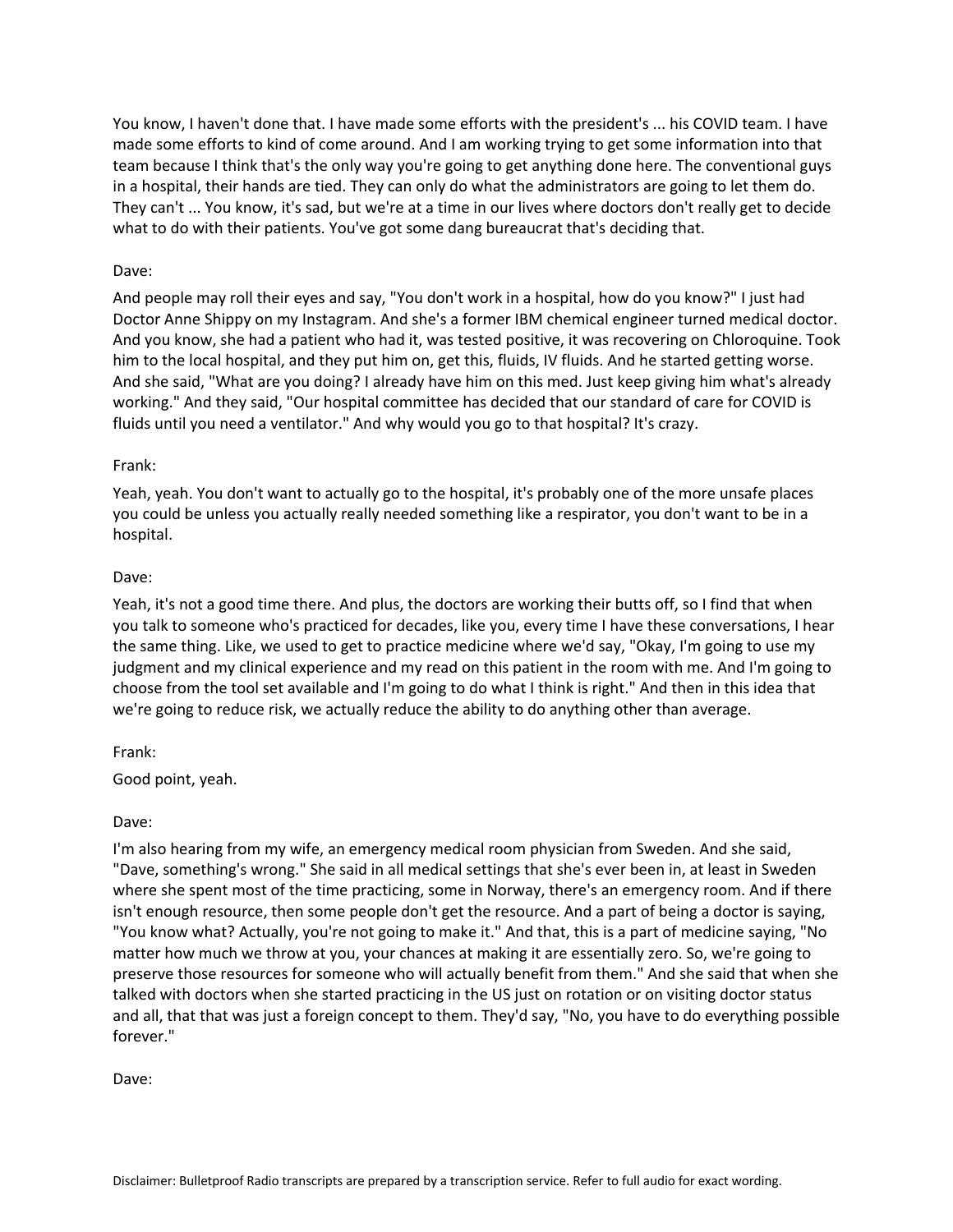And that one of her friends here, an older doctor who was in his 70s, said, "Hey, one of the big difficulties here is now people believe that if they bring someone alive to the emergency room, that they're going to walk away." Like, the concept of someone dying in a hospital is gone. Over your 50 years of practice, how has the attitude towards, this is a non-resuscitable condition even though we haven't done everything yet, how has that shifted in the US? Because you have enough history to really see the change over time that I would never be able to see.

Frank:

You know, that's a good question. I don't know that I've really thought that one out. I would have to say that when you were saying that people's impression is you don't die in a hospital, I would have to say that impression has increased now over what it would have been 50 years ago.

Dave:

Yeah.

### Frank:

You know, 50 years ago, you go in a hospital, you die. Nobody's going to probably think badly of that necessarily.

Dave:

Okay.

### Frank:

This day and age, they're going to probably be more likely to think something went wrong, they did something wrong. They didn't do something right. And then there's the liability issue, which is a whole nother deal.

Dave:

Yeah, that's driving a lot of this.

Frank:

Yeah, if you save the one person or don't save the one person, as the case may be, but you throw everything you have at them, and other people can't get that treatment now because you're doing that, from a liability place, that's where you want to be.

Dave:

It's a big issue. How do you get around that? I mean, you have a clinic. You're doing Ozone Therapy. And how do you manage liability with that? Because you're doing some of the most effective medicine that there is, from my perspective. But it's not always looked kindly upon by big pharma. So, how do you walk that walk, if you don't mind me asking that on the air?

### Frank:

You know, a lot of the times doctors are kind of floored when I tell them I haven't had malpractice insurance for 35 years.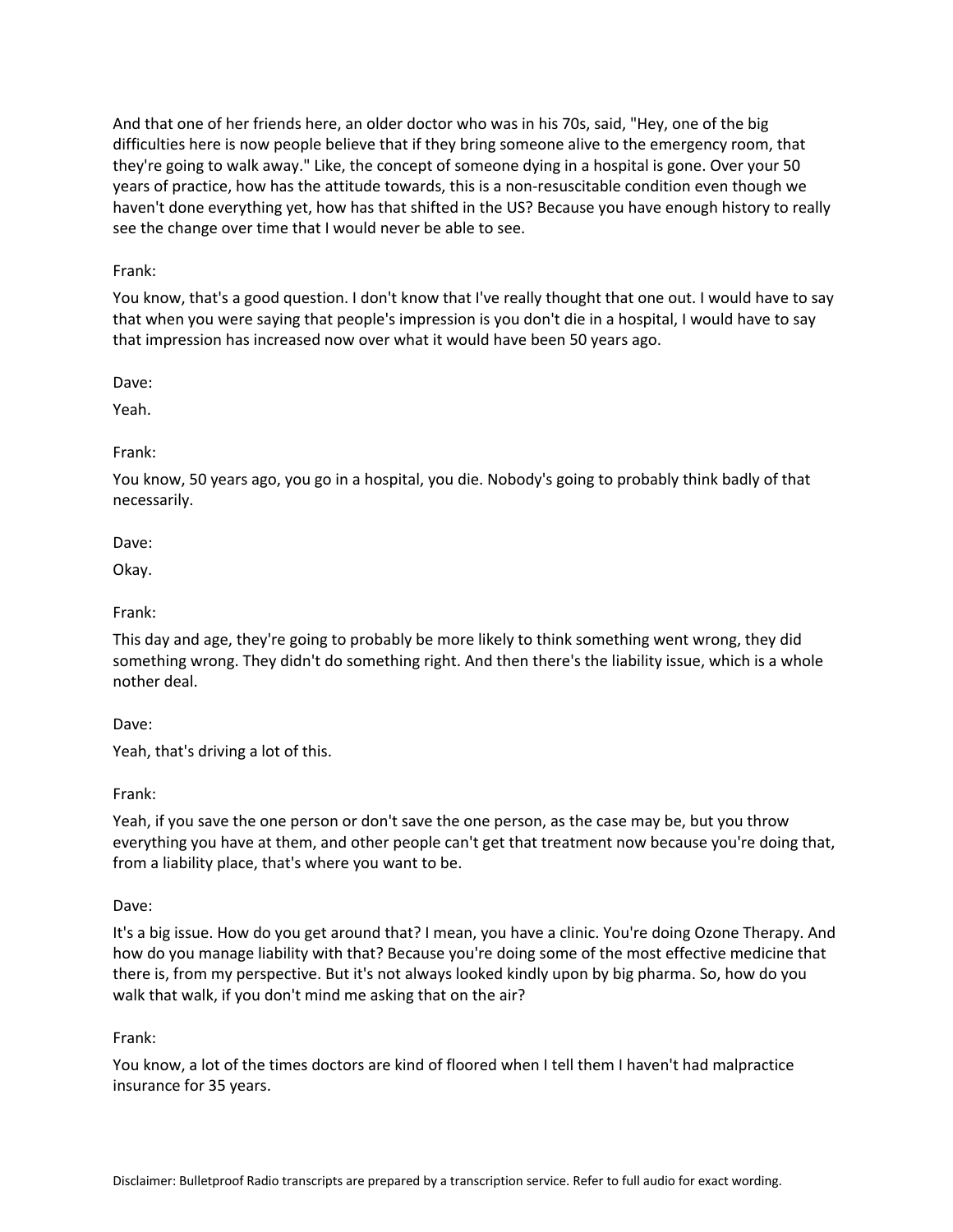Wow.

# Frank:

A lot of doctors are floored by that. And they say, "Well, why don't you do that?" And my answer is, "Because I don't kill anybody." I don't do anything that requires that insurance.

# Dave:

Wow, because you're doing Ozone Therapy, which doesn't do that.

# Frank:

And I'm spending time with my patient, I'm developing a rapport with them where I give them the options. We're talking about what's going on. We're having a dialogue. I'm not spending five minutes and telling them what to do. They understand their part of the decision making process. And that's ... I don't need it because nobody ever actually gets hurt from what I do.

# Dave:

So, that's how you manage the risk, don't hurt people. Who would have thought?

# Frank:

You know, it's one of the really ... Looking back on it over the years, that's what really probably propelled me to get into this. A lot of my colleagues that are into alternative medicine got into it because they got sick or a family member got sick and alternative medicine fixed them. I didn't come in that way. I just came in because after I graduated from medical school and went out into medical practice, very quickly, within a year, I learned that all I'm doing is not really helping people and making half of them sick from the medicines I'm giving them. And that's what propelled me. I don't like making people sick. I like making people well. I can't stand the thought of creating more pain in a patient or creating more disease in a patient. I just can't do that. It's not part of who I am. And I'm not going to do that. And that's what's propelled me.

# Frank:

So, anything that's safe, I'm game for it. As long as it's safe, I'm good. I don't have to have some proven study. I don't have to have a known mechanism of action. I like that, but I don't need that stuff. The No. 1 thing I want to know is what I'm going to do is safe. After that, everything else comes.

# Dave:

So, if it's safe and you're seeing that it works, the worst that'll happen is that it doesn't work.

Frank:

Exactly. Yeah.

Dave:

And the therapies you're using are a little cheaper than a \$70,000 drug that's 4% better than placebo, which is not uncommon at all.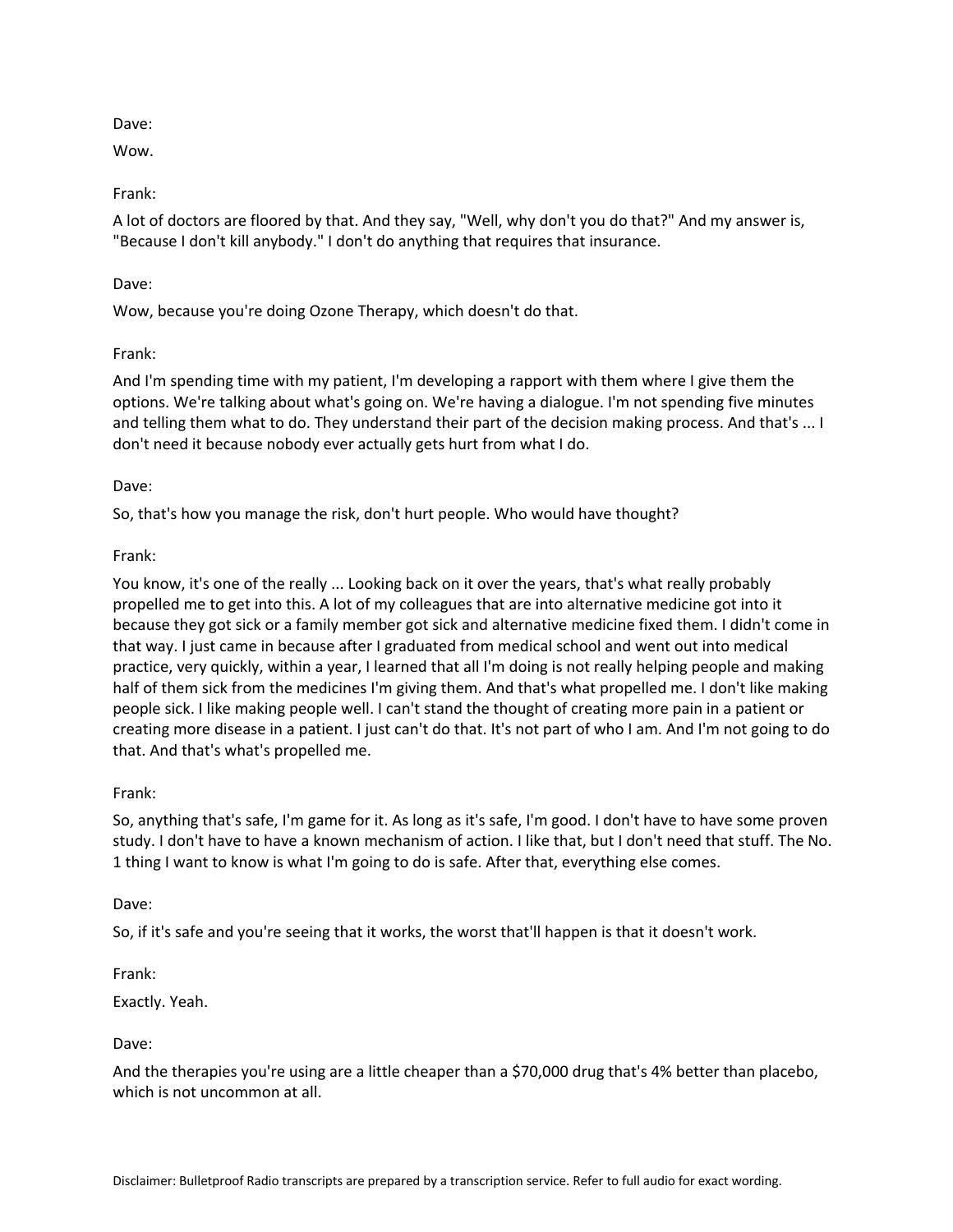### Frank:

Yes, that's way too common.

### Dave:

Well, I appreciate you coming on to talk about Ozone Therapy and just how broad spectrum it is, because I think if there ever was a time that Ozone Therapy can and will rise in awareness, it's now because it's cost effective, it's highly effective against anything. You don't have to be tested for COVID to know that Ozone Therapy is likely to help you recover more quickly from any condition.

Frank:

Exactly.

### Dave:

And it's about that increasing resilience so maybe less people need to go to the hospital. And that's not, at that point, flattening the curve, it's actually lowering the curve, which is a different animal.

Frank:

Yeah.

Dave:

So, our goal should be to make it so everyone gets the coronavirus, but no one knows they got it.

Frank:

Okay.

Dave:

That's a laudable goal.

Frank:

Sooner or later, you're going to get exposed to it. This strain, probably, it's not likely you're not going to get exposed to it sooner or later.

Dave:

It will happen.

Frank:

Let's be ready for it when it happens.

Dave:

Yeah, just be hard to kill, you'll be good. Beautiful. Well, your book, The Ozone Miracle, is absolutely worth reading for anyone listening to the show. And your website is theozonemiracle.com, that's one of them. But your main website is antiagingmedicine.com. And so, if you guys want to know more about Frank and his work, we're talking 50 years, multiple papers, multiple books, and just an incredible body of knowledge around anti-aging and how the power plants in our cells are integrally tied and how you